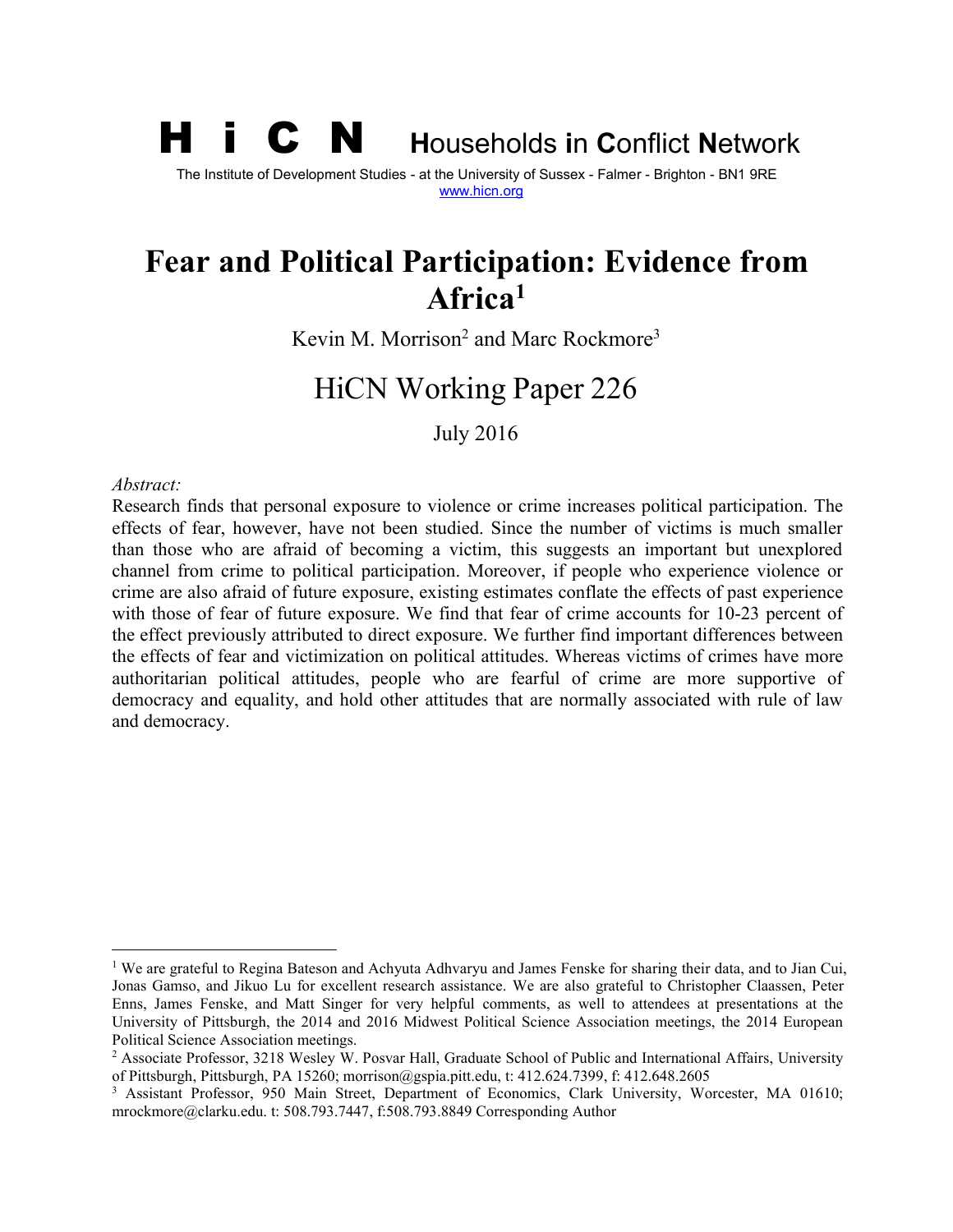Exposure to wartime violence (for a review Bauer *etal.*, forthcoming) and, more generally, to commonplace crime (Bateson 2012) is linked to increased prosocial behavior, including political activity (e.g. more likely to vote, act as leaders, etc) (Bateson 2012; Bellows and Miguel 2009; Blattman 2009). While this research helps to understand individual-level behavior, the aggregate implications are unclear. With the possible exception of genocides, relatively few people directly experience violence during conflicts. Even if one expands the focus to crimes of various sorts, the percentage of people with these negative experiences remains limited. Consequently, at the national level (or even sub-national level), the changed behavior of victims may have a limited impact.

In contrast to the minority of victims, a much larger number of people are afraid of becoming victims of violence or of crime (i.e are insecure). Globally, the number of insecure is likely quite substantial as roughly 1 in 5 individuals (1.5 billion) live in countries affected by repeated cycles of political or criminal violence (World Bank, 2011). However, to the best our knowledge, the potential effects of insecurity on political participation have not been studied.[4](#page-1-0) In this paper, we examine the effects of fear of exposure to crime on political participation.

We focus on two related questions. First, does this fear affect political participation? Not only are many (more) people exposed to insecurity, but this has important implications for the existing literature. In particular, if fear does affect political participation, then the literature has been conflating the effects of exposure to violence and of insecurity.<sup>[5](#page-1-1)</sup>

We use self-reported measures of fear of crime, exposure to violence and political participation from two rounds of the Afrobarometer Survey (more than 10,000 respondents from 18+ countries in each round). The results strongly suggest a previously unstudied pathway from crime to political participation as insecurity is correlated with increases in community action, community meetings, protests and political conversations. This pathway appears to be at leastas

<span id="page-1-0"></span><sup>&</sup>lt;sup>4</sup> The closest study of which we are aware, Nasir *et al.* (2016), finds that insecurity leads to the same type of prosocial behavior as victimization. However, it does not examine political activity nor does it measure insecurity directly.

<span id="page-1-1"></span><sup>&</sup>lt;sup>5</sup> If individuals who are exposed to violence are also afraid, in the absence of a separate measure of fear, the estimated coefficient for exposure reflects the effects of both exposure and fear. The true effect of exposure to violence will only be estimated with a separate measure of fear or in the highly unlikely case where the effect of fear is identical among the exposed and non-exposed populations. A similar point is made by Rockmore who separates the effects of insecurity from exposure to war time violence on per capita consumption (forthcoming) and agricultural behavior (2012).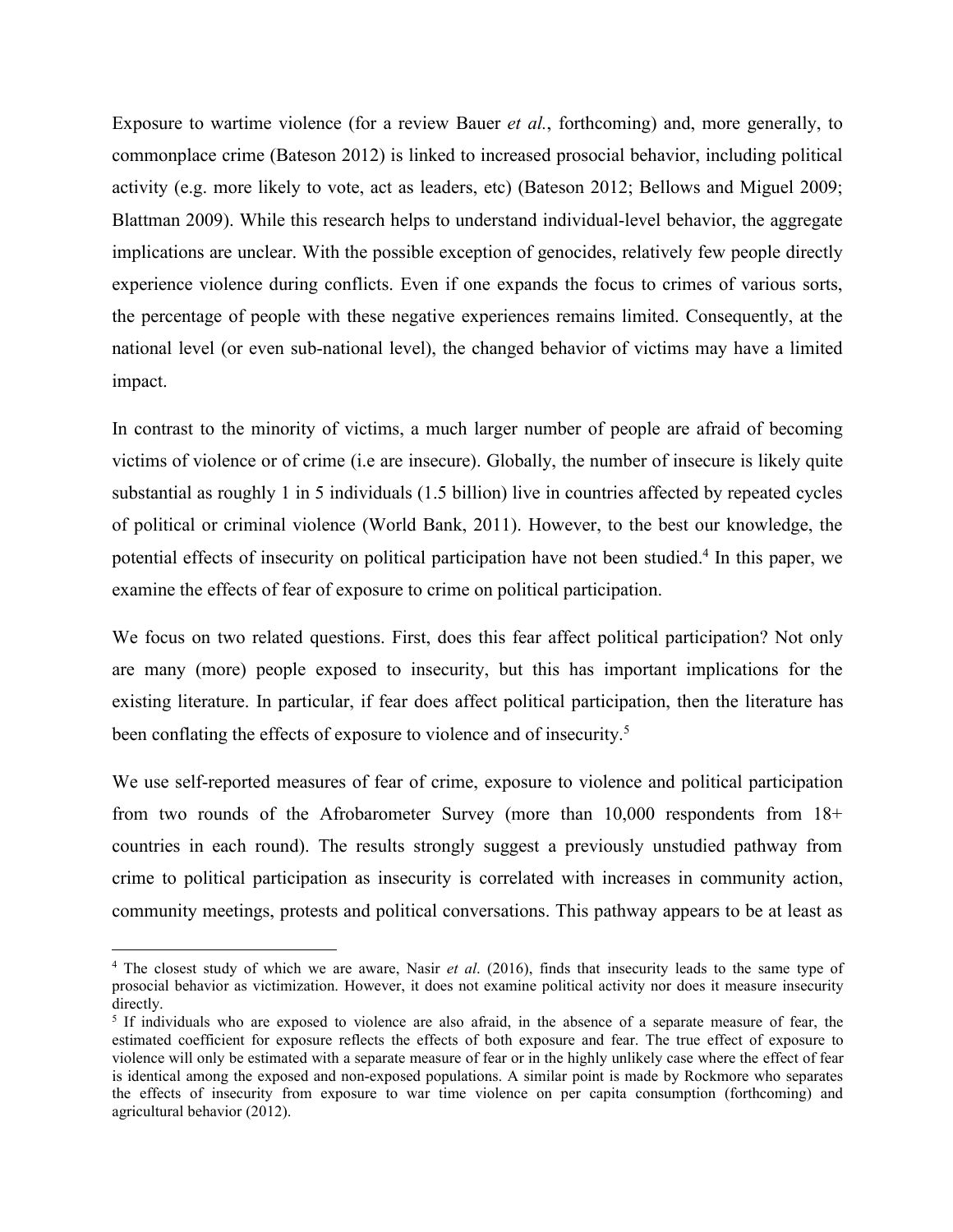important as exposure to violence. The effects of insecurity are statistically indistinguishable from those of exposure while they affect a larger share of the population. Moreover, the inclusion of a measure of insecurity lowers the estimated effect of victimization by 10-23% suggesting that the existing literature on exposure to violence conflates the two effects.

Second, we investigate the effect of fear on the "substance" of participation. That is, if people who are afraid participate more, what sort of attitudes do they contribute to society? For example, some existing literature would lead one to think that fear makes people more "authoritarian" in nature (Feldman and Stenner 1997; Marcus *et al.* 1995). We find no evidence of this. Indeed, perhaps surprisingly, we consistently find that people who are fearful of crime are more supportive of democracy and equality, and hold other attitudes that are normally associated with the rule of law and democracy. Since victims hold the opposite views, the aggregate effect of exposure to crime (and, most likely, to violence) on democracy may depend on the relative proportion of victims and insecure individuals.

In the next section, we review the relevant literature on victimization, fear, and political participation, detailing the need for systematic empirical analysis in this area. In the third section, we present our empirical strategy and results regarding political participation. A fourth section explores the additional hypotheses about the substance of political participation of those afraid. A fifth section concludes with a summary and implications for the literature.

## *I. Perspectives on victimization, fear, and political participation*

Why people participate in politics—from attending community meetings to joining a protest to leading a group—is one of the oldest questions in political science and the basis for a massive literature.<sup>[6](#page-2-0)</sup> This scholarship underlines the importance of such factors as socioeconomic status, education, age, or gender in determining whether a person participates in politics. And yet, despite all the work in this area, a novel hypothesis has emerged in recent years: the idea that being a victim of crime or violence can spur people to be more active in politics (Bateson 2012; Bellows and Miguel 2009; Blattman 2009).

<span id="page-2-0"></span><sup>6</sup> Benchmark works include Brady *et al.* (1995) and Verba *et al.* (1978, 1995).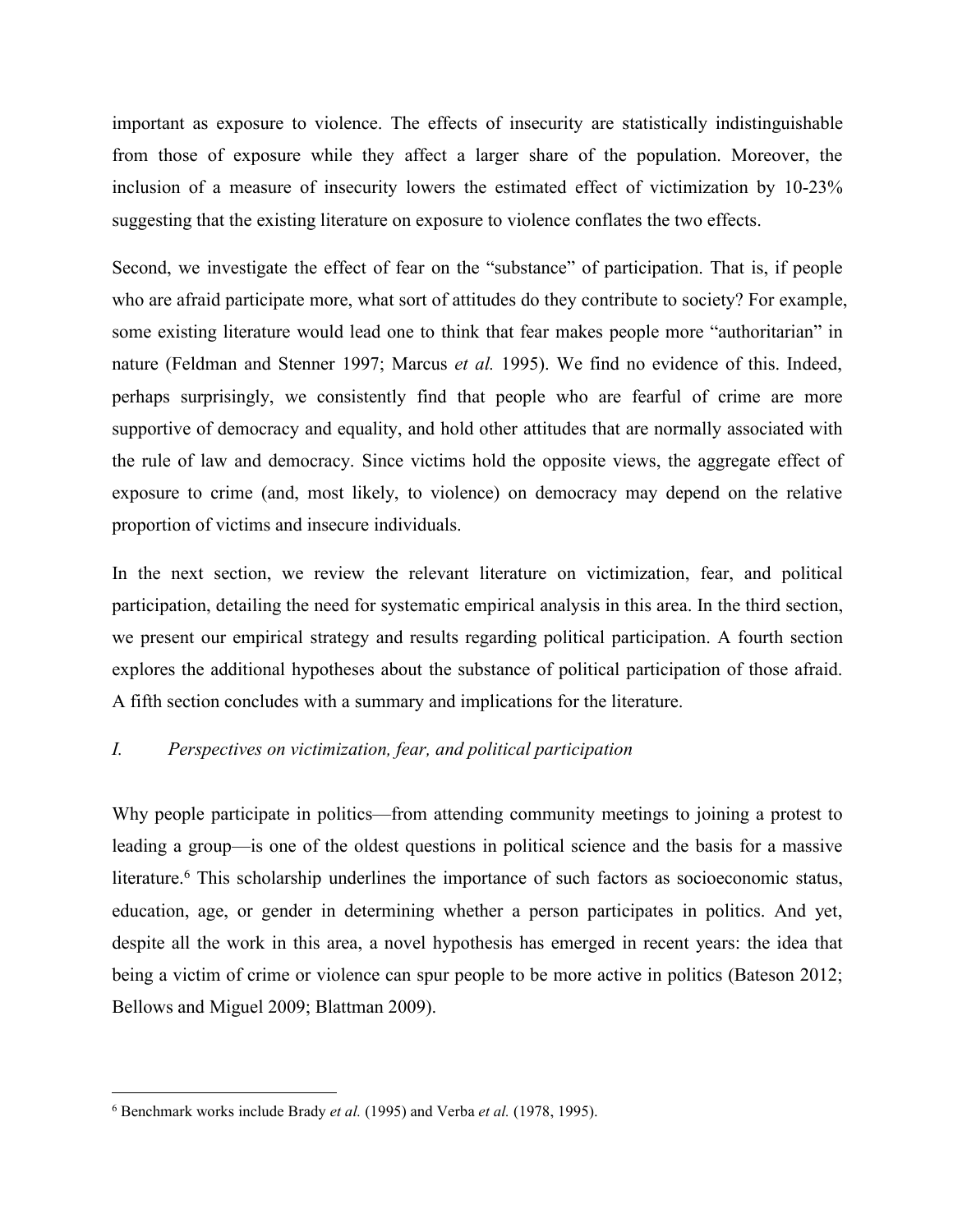From a variety of perspectives, this idea seems surprising. For one, though traumatic life events have been relatively understudied in this literature, the limited evidence suggests that negative events, such as job loss, negatively impact political participation (Rosenstone 1982). And this seems consistent with work in psychology that routinely finds that exposure to political violence has a negative effect on psychological wellbeing (Mghir et al. 1995) and interactions with others (van der Kolk et al. 1996).

However, recent studies on the effect of victimization finds increased subsequent participation in politics. Looking at representative surveys from Africa, Asia, Europe, and Latin America, Bateson (2012) shows a consistent correlation between crime victimization and increased political participation, measured using several different indicators. Strikingly, the positive correlation exists across different kinds of crimes, from petty to severe, and for almost every kind of participation. Looking at more severe victimization, such as wartime trauma, several authors have used a variety of techniques to attain plausibly exogenous exposure, and they have generally found that such trauma leads to greater likelihood of voting and civic engagement at the individual level (Bellows and Miguel 2009; Blattman 2009).

The causal mechanisms attributed to these findings vary. In the violent conflict and war scenarios, some authors point to post-traumatic growth theory (Tedeshi and Calhoun 1996), a body of psychological work indicating that important (potentially positive) personality changes can result from terrible experiences. However, as Bateson (2012) notes, this sort of mechanism cannot account for her findings about crime, which indicate that even pickpocketing and bicycle theft can spur political participation—annoying events for sure, and even frightening, but generally not traumatic. Instead, she attributes her findings to emotional and expressive factors, citing accounts suggesting the benefits of participating for crime victims (Bejarano 2002; and Rozowsky 2002): "Crime victims may turn to politics because political participation mitigates the emotional consequences of victimization" (Bateson 2012: 571).[7](#page-3-0)

While certainly a plausible mechanism for her findings, the focus on emotions as a source of political participation opens up a broader question. If the political participation observed in response to victimization is being caused by anger atbeing a victim, or fear of being a victim again, should our main variable of interest be "anger" or "fear" instead of whether or not the

<span id="page-3-0"></span><sup>7</sup> See also Rojo Mendoza (2014).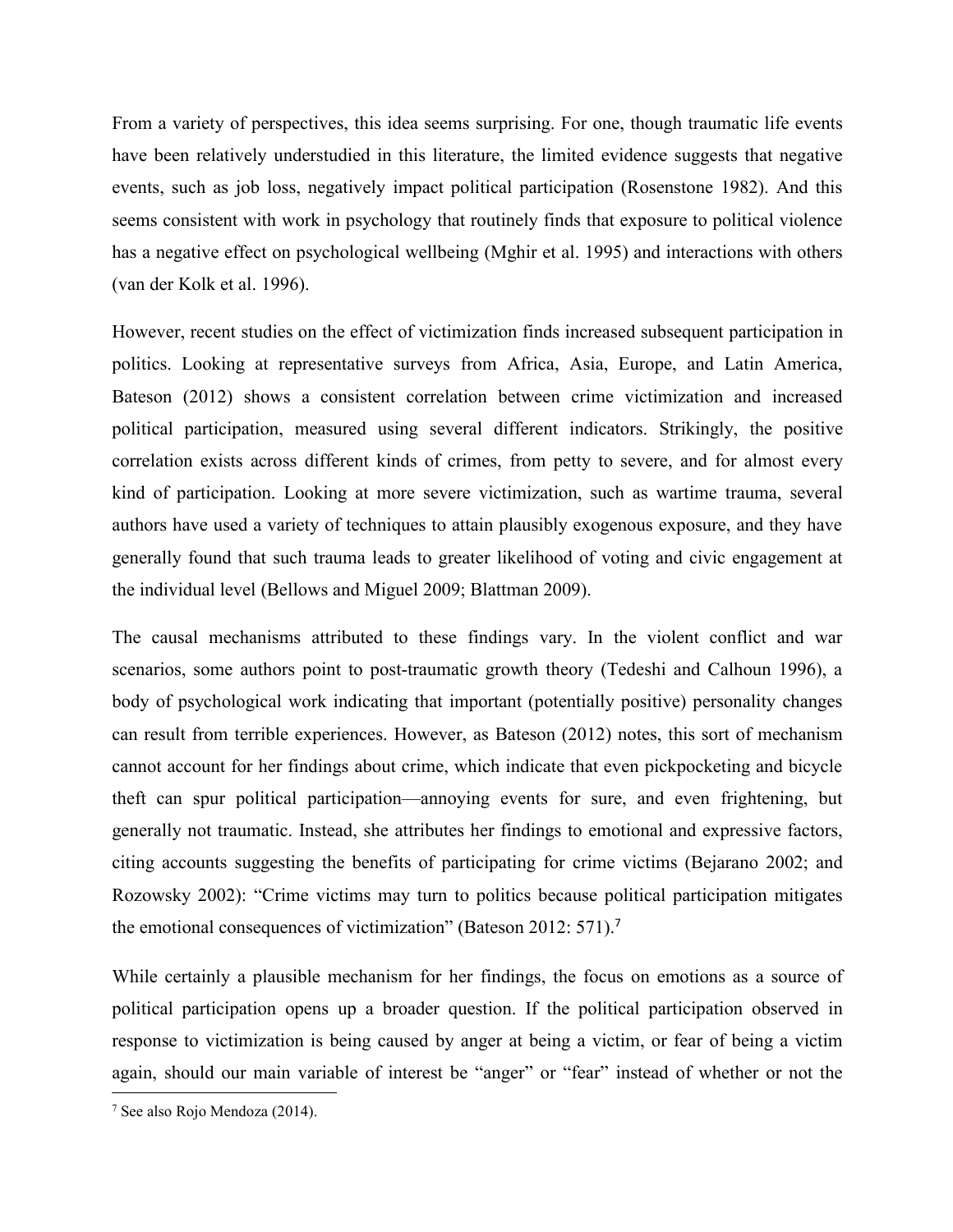person has been victimized? From this perspective, being a crime victim would be a source of anger or fright, and indeed may raise these emotions to particularly high levels, but the source of the political participation would not be different from other people driven by their anger or fear.

Indeed, viewed from the perspective that emotions like fear could drive political participation, the findings with regard to victimization and political participation seem notso strange. For example, it has become unfortunately common for political advertising to focus on voters' fears, precisely because campaign strategists feel that it is an effective way to get people to the polls. There is evidence that they are right. As Gruszczynski et al. (2013, 136) recently note that, "Negative emotions such as fear or threat, as well as more neutral emotions such as anxiety, lead citizens to pay more attention to political information" (Brader 2005; Geer 2006; Marcus et al. 2000). Relatedly, Valentino et al. (2008) find that fear is indeed unique among negative emotions, and that while anger, for example, depresses information seeking, fear boosts information seeking and learning (see also Huddy et al. 2005, 2007 and Lerner and Keltner 2001).<sup>[8](#page-4-0)</sup>

Nevertheless, like the findings with regard to exposure to violence, the idea that fear might have "positive" effects seems at odds with much conventional wisdom on the effects of fear of crime in societies. Scholars often talk about how fear leads to the "reduced participation in democratic practices by residents of violent communities" (Buvinić and Morrison 2000, 69). And indeed, democratic theorists tend to associate the idea of fear with the antithesis of democracy's supposed quest for justice, equality, and freedom (Robin 2004). It should be noted, however, that despite the prevalence of this idea, empirical evidence for it is scant.The few empirical studies we can find have generally found no relationship between fear of crime and participation in social organizations (Perkins et al. 1990, and 1996).

There are thus plausible reasons to think that fear may be an important predictor of political participation, as well as reasons to doubt it. However, the existing related empirical studies cited in the previous paragraphs are almost exclusively of the United States, and they do not consider the wide range of variables of political participation we study here. There simply is not a good

<span id="page-4-0"></span><sup>8</sup> In fact, findings such as these regarding emotion have been seen by some scholars as the answer to why people participate in politics far more often than one might otherwise expect (Groenendyk 2011). Most rational theories of political participation suggest that people will participate only if they are convinced that they will make a difference—that is, that the reward is greater than the cost of participating. Though political participation is lower than perhaps many would like, it certainly must be much greater than it would be if people only acted if they thought they would make a difference.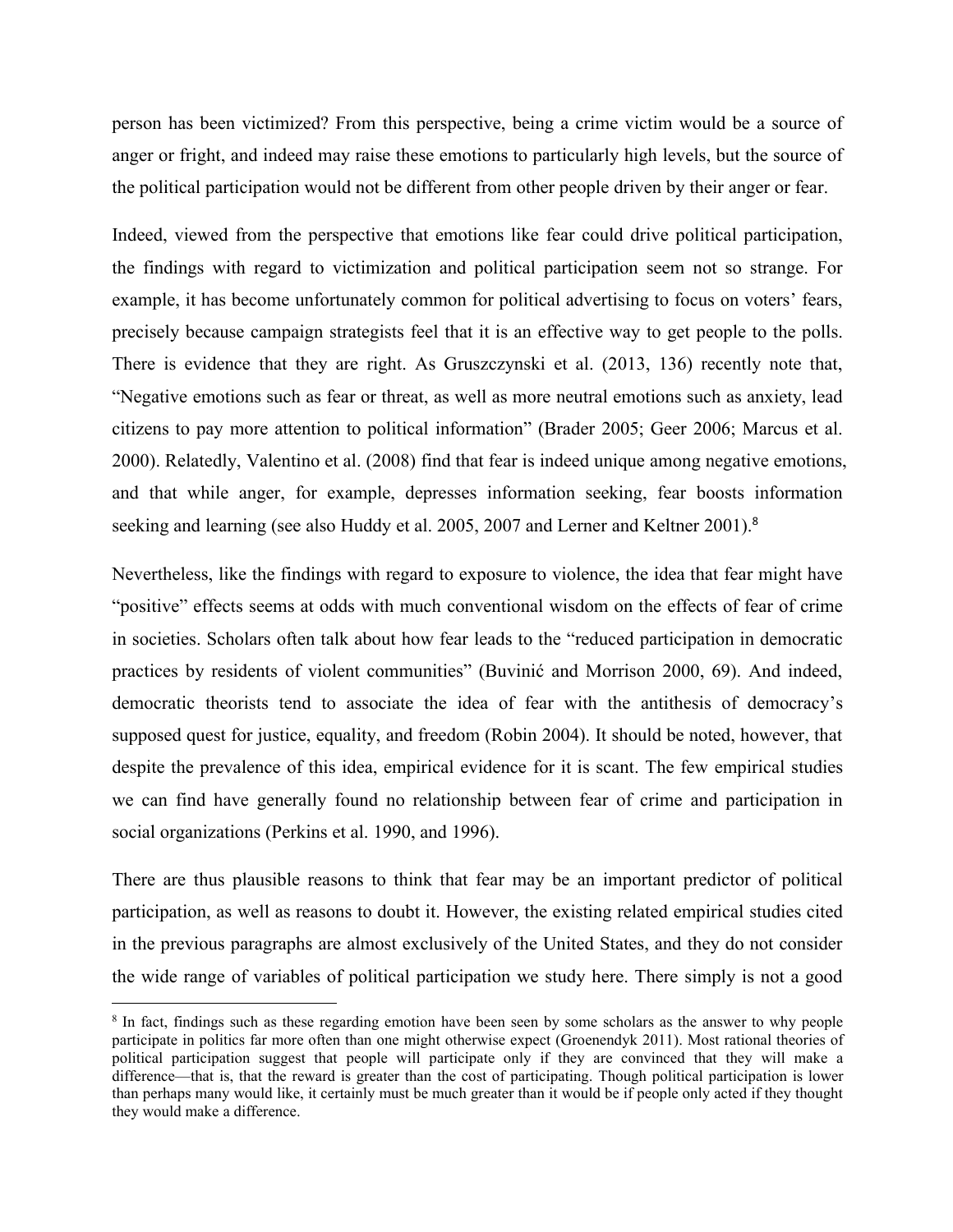empirical answer in the literature to the question of whether the fear of crime and victimization affects political participation around the world. In this paper, we attempt to provide one, focusing particularly on crime.

# *II. Data and Methodology*

Since Bateson (2012) provides the most comprehensive examination of the effects of exposure to crime on political participation, we use her analysis as a benchmark. Consequently, we begin our analysis using the same empirical specification and data from the Afrobarometer. Subsequently, we expand the analysis to consider additional data and empirical specifications. We primarily rely on data from 4<sup>th</sup> round of the Afrobarometer, which provides representative surveys of 20 sub-Saharan African countries during the period 2008-09.[9](#page-5-0) As a robustness check, we replicate our analysis using the data from the  $3<sup>rd</sup>$  round of the Afrobarometer (2005).<sup>[10](#page-5-1)</sup>

Our primarily variable of interest is the self-reported measure of fear. The underlying question asks "Over the past year, how often (if ever) have you or anyone in your family: Feared crime in your own home?" [11](#page-5-2) We create a binary variable for whether a respondent ever feared crime by aggregating positive responses (i.e., just once to twice, several times, many times, or always) and dropping respondents who answered "Don't know" or who refused to respond.<sup>[12](#page-5-3)</sup>

We create a similar measure of exposure to crime by combining responses from the following questions: "Over the past year, how often, if ever, have you or anyone in your family: Had

<span id="page-5-0"></span><sup>9</sup> The countries are Benin, Botswana, Burkina Faso, Cape Verde, Ghana, Kenya, Lesotho, Liberia, Madagascar, Malawi, Mali, Mozambique, Namibia, Nigeria, Senegal, South Africa, Tanzania, Uganda, Zambia, and Zimbabwe.

<span id="page-5-1"></span><sup>&</sup>lt;sup>10</sup> The  $3<sup>rd</sup>$  and  $4<sup>th</sup>$  rounds cover the same sets of countries with the exception of Burkina Faso and Liberia which appear only in the  $4<sup>th</sup>$  round.

<span id="page-5-2"></span><sup>&</sup>lt;sup>11</sup> This particular question was not asked in Zimbabwe, and the data from Lesotho do not include information on the respondent's district, so the final data we use come from 18 countries.

<span id="page-5-3"></span><sup>&</sup>lt;sup>12</sup> The combined number of people who either did not respond or responded "Don't know" was tiny in Round 4: only 0.32%. It was larger in Round 3, which we will also examine below, but still fairly small (4.36%). Given our findings below, one might be concerned that these people are systematically different from the rest of the population—most importantly, perhaps they are more fearful than others, which influences their non-response. If they are also people who participate less in politics (perhaps as a result of that fear), their omission from the analysis could bias our results toward finding a positive relationship between fear and political participation. To address this concern, we compared the average values of the dependent variables in our sample with those of respondents excluded from the analysis (those who answered "don't know" or did not respond). Performing eleven different ttests (six dependent variables in Round 4 and five in Round 3), we found insignificant results in seven of the eleven instances, indicating that we could not reject the hypothesis that their means were the same. In each of the four cases where we found significantly different means, the mean of the excluded group was *higher* than in our sample, indicating that people who answered "Don't know" or did not respond tend to participate more in politics. In other words, if these were fearful people, our results would be even stronger if we could include them in our analysis.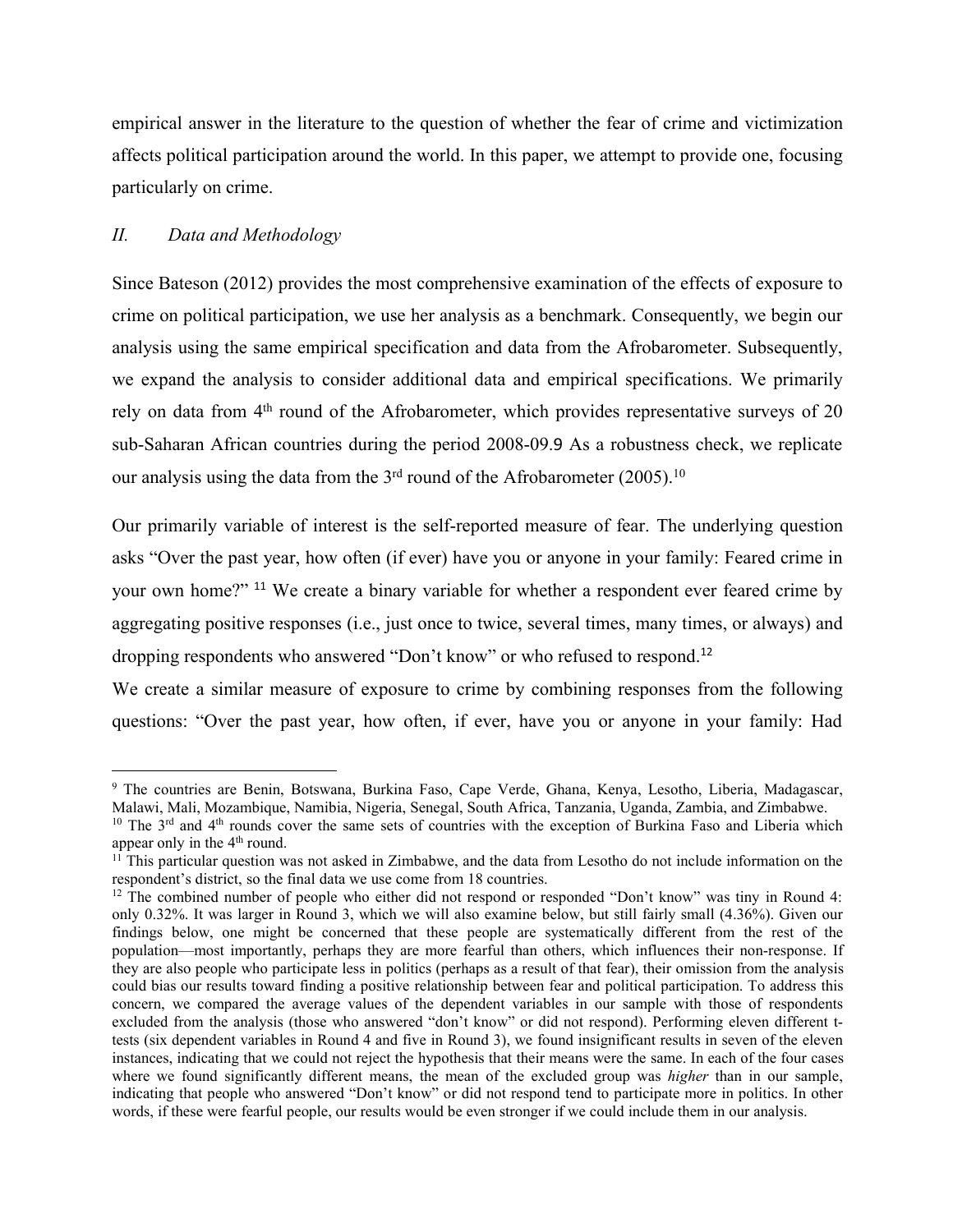something stolen from your house?" and "Over the past year, how often, if ever, have you or anyone in your family: Been physically attacked?" In particular, a person is coded as having been exposed to crime for any positive answer to either question.

These measures have two limitations. First, they measure household as opposed to individual exposure. Insofar as personal experiences or emotions have a stronger effect than indirect exposure through family, our estimates may be a lower bound. More broadly, much of the previous literature focuses on individual exposure. Since we consistently find significant effects from our measure, this suggests the existence of within household 'spillovers' of experiences which influence political participation.

Second, there is some uncertainty of the timing of the experience relative to the political behavior. That is, the fear of crime (or exposure to crime) may have only occurred *after* the relevant political behavior. Therefore, we cannot claim causality and can only examine correlations. In the robustness section, however, we are able to provide evidence suggesting that the relationship is from fear to political behavior. For instance, we are able, however, to distinguish between fear of crime and of political intimidation or violence. Only the former is significant. Moreover, prior political behavior (i.e. voting) is not correlated with the fear.

We examine political participation along several different dimensions: community action (such as acting with others in a group), community meeting attendance, protest, political interest, political conversations, and group leadership (Table 1).[13](#page-6-0) Each has five different levels of participation, ranging from no participation to participating often (again, respondents who answered "Don't know" or refused to answer were excluded).<sup>[14](#page-6-1)</sup>

To examine whether fear affects political participation, we estimate the following ordinary least squares (OLS) regression<sup>[15](#page-6-2)</sup>:(1)

for each individual *i* and district *d*. The dependent variables, DV, are the political outcomes described earlier. *Fear* and *Victim* are the primary variables of interest and are the binary

<span id="page-6-0"></span><sup>&</sup>lt;sup>13</sup> There is no question regarding group leadership in the  $3<sup>rd</sup>$  round of the Afrobarometer.

<span id="page-6-1"></span><sup>&</sup>lt;sup>14</sup> Following Bateson (2012), levels are coded from 0.2 ("No, would never do this") to 1 ("Yes, often") with each additional level increasing by 0.2.

<span id="page-6-2"></span><sup>&</sup>lt;sup>15</sup> The choice of OLS is to follow Bateson (2012) as closely as possible. Since the choice of numerical values (i.e. 0.2, 0.4, etc) for the dependent variables is arbitrary, we also verify our results using an ordered probit. The results are qualitatively similar and are available upon request.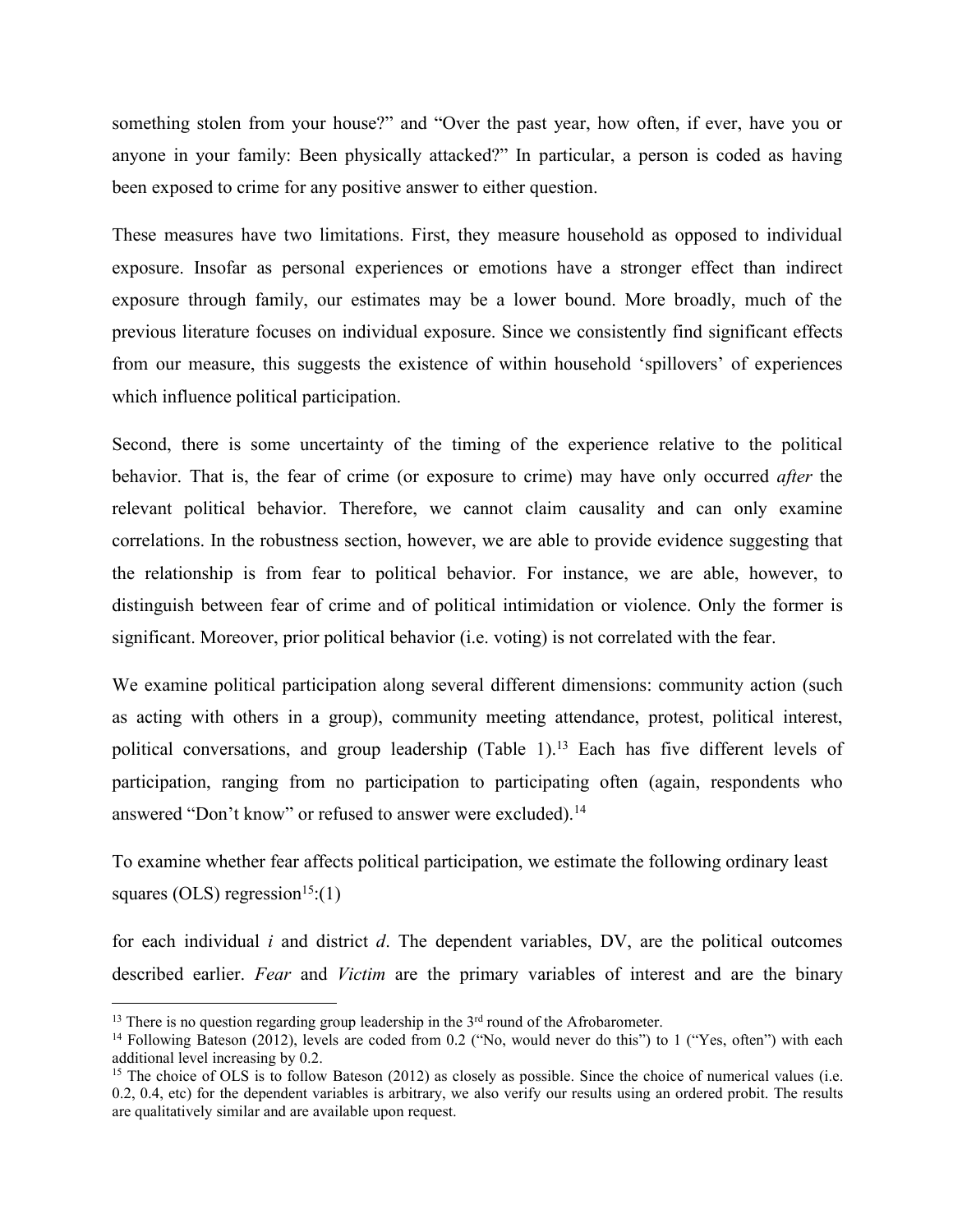measures for (household) fear of crime or victimization by crime over the past year respectively. By controlling for both prior victimization and fear, it is possible to separate the effects of fear () and victimization (). This contrasts with prior studies which have only included victimization so that the estimated effect of victimization also includes the effects of fear.

*Control* is a vector of control variables: gender of respondent, age and its square, self-reported socioeconomic status and education level, and urban status. Since the Afrobarometer surveys do not contain many control variables, we are particularly concerned by omitted variables and further address this in the robustness section. Lastly, we include district fixed effects. We estimate robust standard errors clustered at the district level.

## *III. Results*

To provide a benchmark for the effects of the inclusion of the fear variable, we begin by estimating equation (1) omitting the variable measuring fear. Since we differ from Bateson (2012) in our use of district as opposed to country fixed effects, Table 2 presents results from both types of fixed effects. The top half of the table presents the estimates from Bateson (2012) while the bottom half presents our benchmark estimates. Although the magnitude of the coefficients tends to decrease with the district fixed effects, the results are generally qualitatively and quantitatively similar.<sup>[16](#page-7-0)</sup>

We next introduce the variable for fear and fully estimate equation (1) (Table 3). The estimated coefficient for the variable measuring fear is significant for 4 of the 6 dependent variables (community action, community meetings, protests, and political conversations. While the estimated coefficients for fear are always smaller than those for victimization, this difference is not statistically significant (with the exception of group leadership). This implies that victimization is not the only link between exposure to crime and political participation; insecurity has an equally important correlation with most outcomes. Consequently, the effects crime (or violence) may be felt by a much larger portion of the population than previously believed.

<span id="page-7-0"></span><sup>&</sup>lt;sup>16</sup> The results reported throughout the paper are qualitatively and quantitatively similar with country fixed effects. These results are available upon request.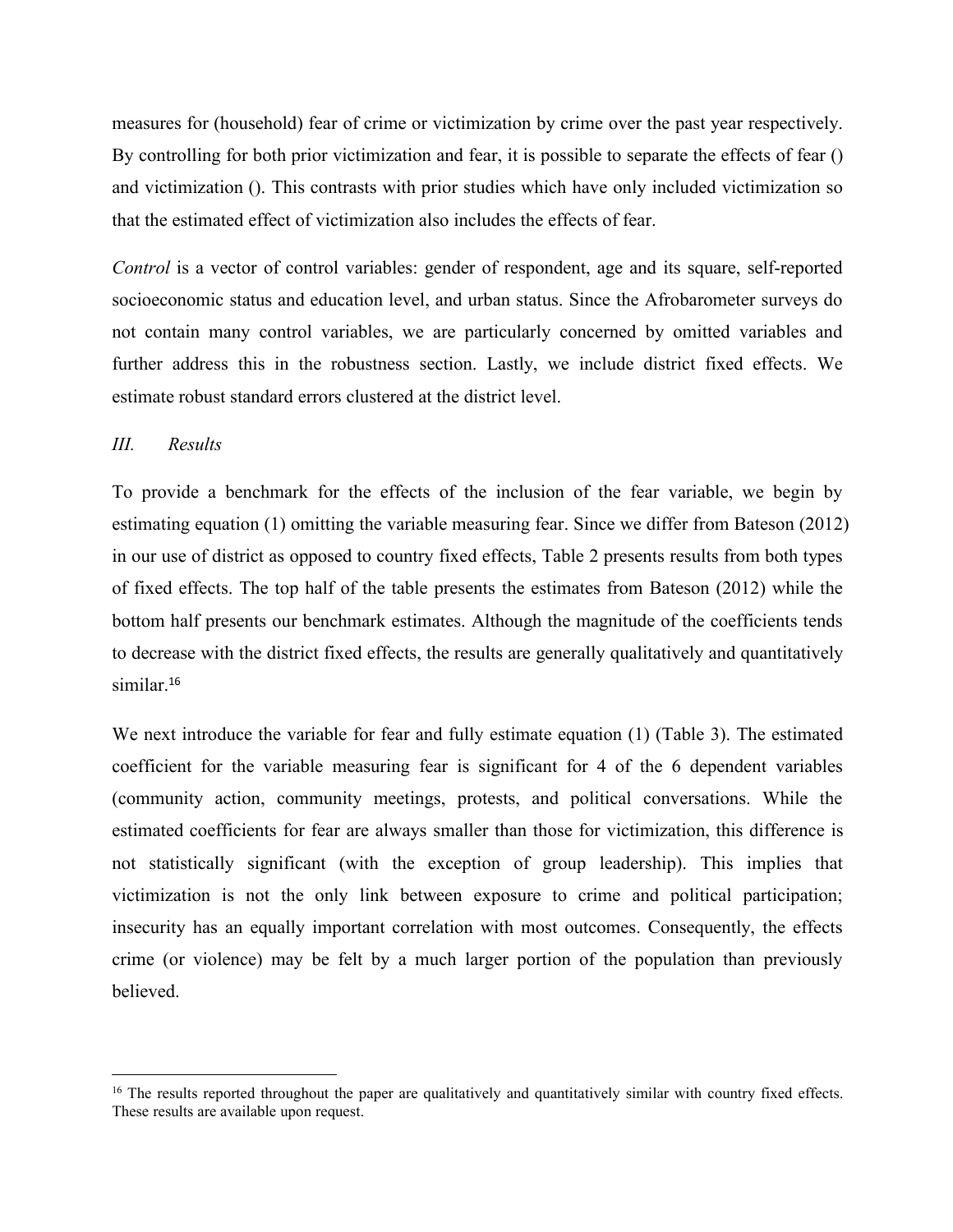The inclusion of fear does not change the strong significance of estimated coefficients for victimization. However, the magnitude of the estimate coefficients decreases, by 10 to 23 percent depending on the specification. This suggests that previous estimates in the literature conflate the effects of insecurity and victimization and have overestimated the effects of victimization.

### *Political Participation: Robustness*

Although the measure of fear has a consistently large and significant correlation with political behavior (Table 3), several concerns remain. In this section, we address potential omitted neighborhood and fixed personal variables, the timing of the political behavior relative to the fear, the type of fear, the type of governance, the effect of previous histories of violence, and whether the effects are limited to the specific round. As is described below, the results remain qualitatively and quantitatively similar to those in Table 3 (with the exception of the specification for community meetings which sometimes becomes insignificant).

Due to the parsimonious nature of equation (1), our estimate may be affected by omitted variables. We begin by considering the potential effects of neighborhood characteristics. For instance, neighborhood characteristics such as the provision of public goods or of security might be correlated with both crime and political participation. To account for this possibility, Table 4 adds eleven new control variables related to public good provision and security to begin to address for neighborhood characteristics.<sup>[17](#page-8-0)</sup> While the magnitude of the coefficients for fear tends to decrease, they are qualitatively similarto those reported in Table 3. The coefficients in the community action, protest, and political conversations specifications remain significant while the coefficient for community meetings becomes insignificant.

Similarly, the estimates may be affected by fixed individual characteristics. For instance, certain personality traits could lead people to be both more afraid and more participatory in politics. Since the Afrobarometer surveys do not contain detailed personality data nor of many individual

<span id="page-8-0"></span><sup>&</sup>lt;sup>17</sup> The variables, also taken from the Afrobarometer, are  $(1)$  whether or not the area has an electricity grid that most houses can access; (2) whether or not the area has a piped water system that most houses can access; (3) whether the area has cell phone service; (4) whether there is a post-office within easy walking distance; (5) whether there is a school within easy walking distance; (6) whether there isa police station within easy walking distance; (7) whether there is a health clinic within easy walking distance; (8) whether there are market stalls selling groceries and/or clothing within easy walking distance; (9) whether the interviewer saw policemen or police vehicles in the area; (10) whether the interviewer saw any soldiers or army vehicles in the area; and (11) whether or not the road to the area was paved/ tarred /concrete.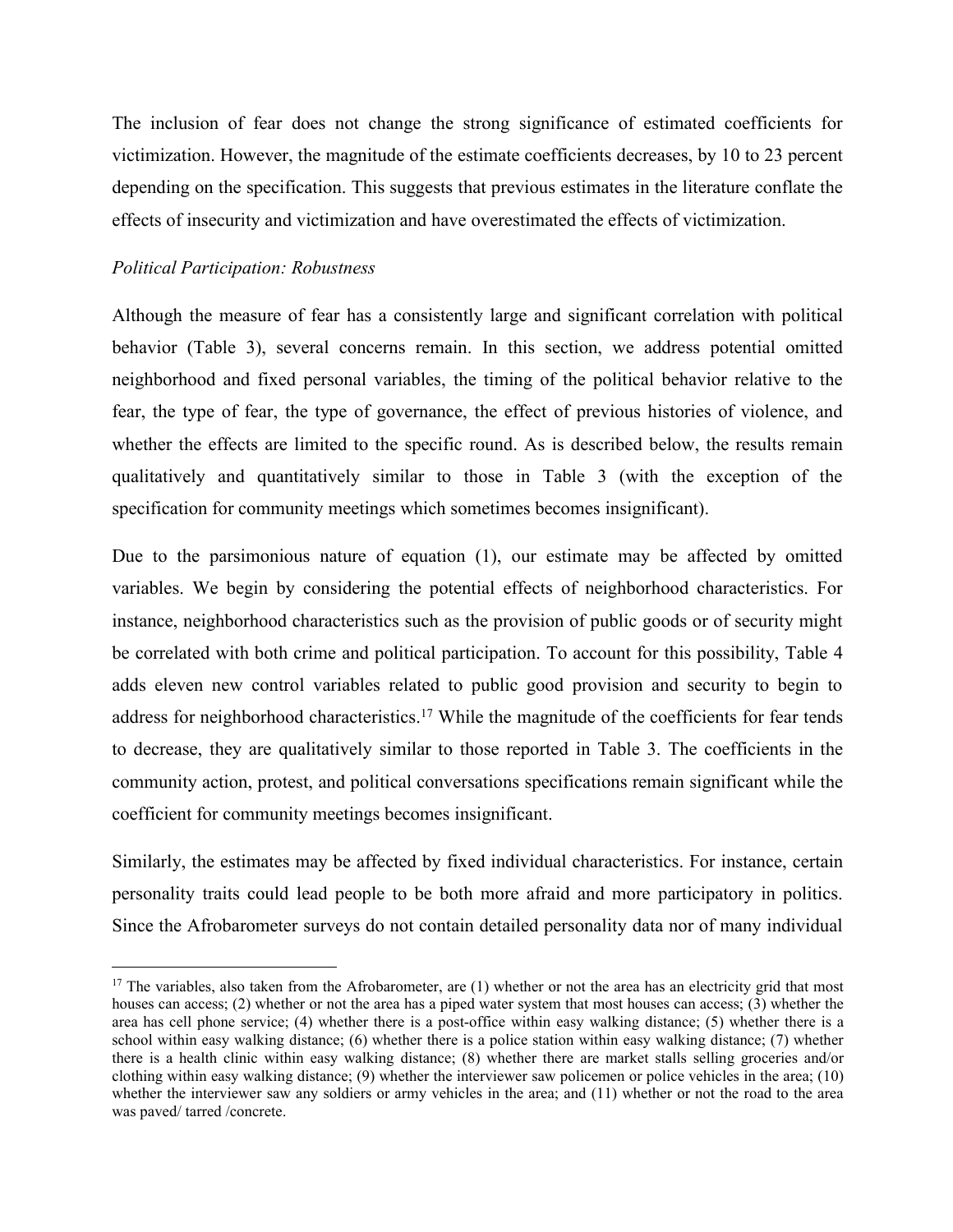characteristics. However, insofar as these characteristics are fixed, they should also have influenced prior political participation. Consequently, by controlling for prior political participation, it is possible to simultaneously control for the effects of fixed personality traits or any other (largely) fixed personal characteristics (such as ethnicity).

We therefore add a binary variable for (self-reported) voting in the previous election to the control variables in equation (1). Since the underlying question for fear of crime addresses the past year, we focus on respondents in countries whose most recent election was more than a year earlier. Consequently, Table 5 presents estimates from respondents from only 12 of the 18 countries.[18](#page-9-0) The inclusion of the prior voting variable has only a minimal effect. Similar to Table 4, the estimated coefficient for fear is significant in the community action, protest, and political conversation specifications remains significant.

We next consider the issue of timing. Since the recall period for the political behavior and for the fear of crime are over the past year, it is possible that the fear occurs *after* the political behavior. We conduct a placebo test using prior voting as the dependent variable. We argue that fear 'changes' political behavior. If true, then fear over the past year should be uncorrelated with previous political behavior. The sample isagain restricted to those 12 countries which did not have an election in the past year and therefore whose election clearly precedes the measure of fear. The coefficient for fear is not significant suggesting that it is capturing something recent (Table 6).

Though our principal results about the effect of fear are robust, one might also wonder whether there was something special about the particular time period during which the Round 4 Afrobarometer surveys were taken. We have therefore replicated the main result (Table 3) using a different round of the Afrobarometer, which was conducted in 2005 (Round 3). Our sample still includes representative data for 18 countries, and Table 7 presents these results and shows that they are broadly similar to those presented above (the dependent variable regarding group leadership is not available in Round 3). In fact, the estimated coefficients for fear tend be larger than those for victimization (although this difference is not statistically significant.Moreover, the

<span id="page-9-0"></span><sup>&</sup>lt;sup>18</sup> The 12 countries are Benin, Botswana, Burkina Faso, Cape Verde, Liberia, Mozambique, Namibia, South Africa, Tanzania, Uganda, Zambia.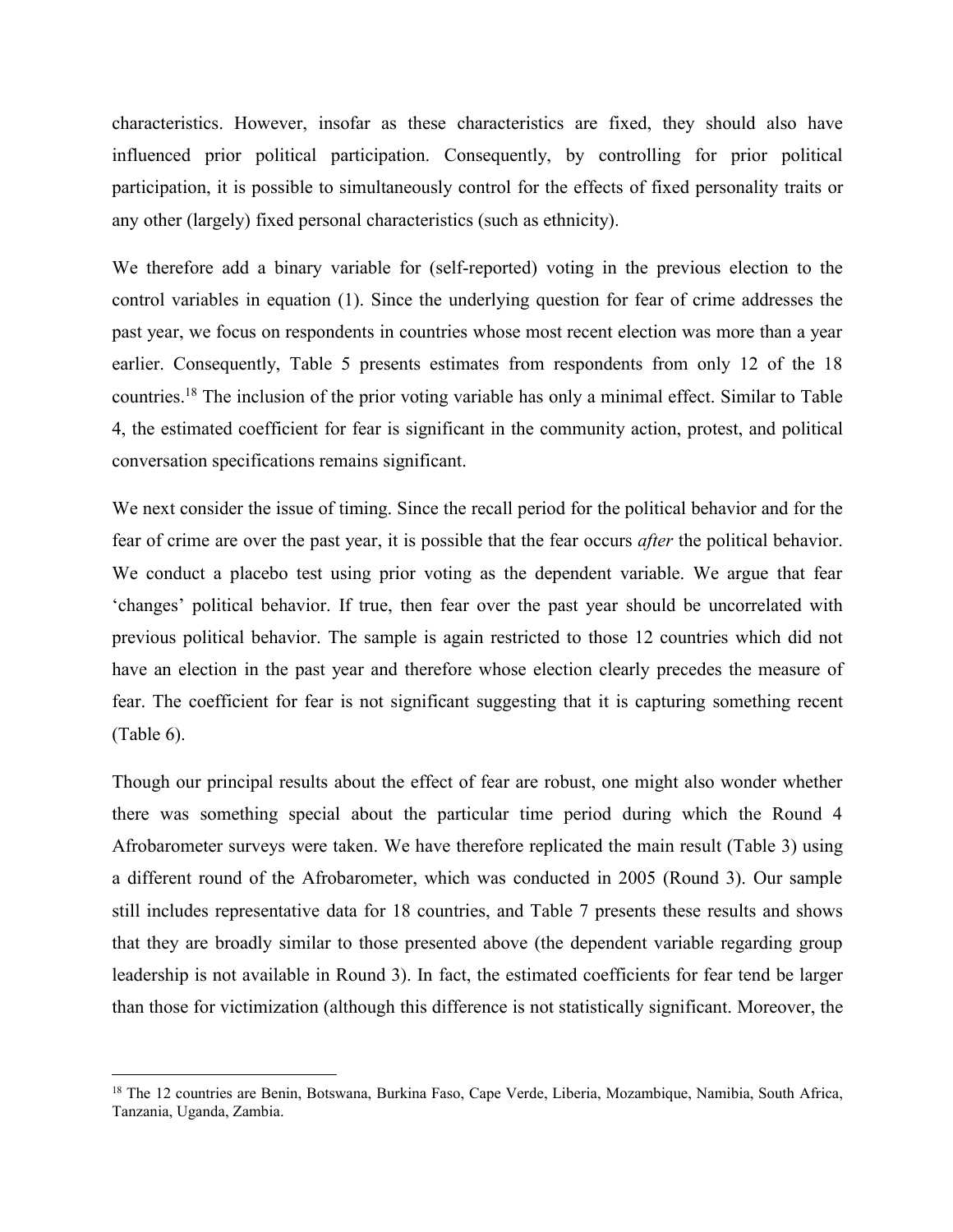significance of the coefficient for fear tends to increase. In contrast, some of the victimization results are weaker, both in magnitude and significance.

So far, we have shown that fear of crime has a consistently robust effect on many type of political behavior. Does this effect extend to other types of fear or is it particular to fear of crime? It is possible to examine the effect of fear of political violence. In top half of Table 8, the variable for fear of crime is replaced with the variable for fear of political violence. The coefficient for fear political violence issignificantly correlated with political interest and group leadership. In general, however, it is not significant. In the bottom half of table 7, we include both measures of fear. Certain people may be generally fearful. More broadly, the measure of fear of crime might be also capturing some of the effect of fear of political violence. For instance, individuals may not distinguish between the two. The inclusion of the political fear variable strengthens the significance of the fear of crime variable, which now becomes significant in 5 of the 6 behaviors.

An additional concern regarding these results might be that we have pooled both democracies and dictatorships in our sample, and one might reasonably wonder if fear affects political participation differently in these regimes. In order to examine this possibility, we interacted our fear variable with an indicator of whether or not the respondent's country was democratic, as coded by Cheibub et al. (2010). We did this with both the Round 3 and Round 4 data, so that in total we had 11 regressions for each possible interaction (six from Round 4, five from Round 3). We were particularly looking for interaction terms that were significant in both rounds, indicating a robust result that regime type mattered.

The interaction term was insignificant in six of the eleven regressions,<sup>[19](#page-10-0)</sup> but for only one dependent variable—political interest—was the interaction term significant in both rounds. Significant at the ten percent level in Round 4 and the five percent level in Round 3, the coefficient indicated that only in democracies do people react to fear by being more interested in public affairs. While the lack of other robust differences across regime types may at first be surprising, one must keep in mind that the coefficients here are capturing the effect of fear from different baselines of participation. The regime type variable on its own is highly significant in all eleven regressions, indicating that people participate more in politics in democracies, as one

<span id="page-10-0"></span><sup>&</sup>lt;sup>19</sup> The results are available upon request.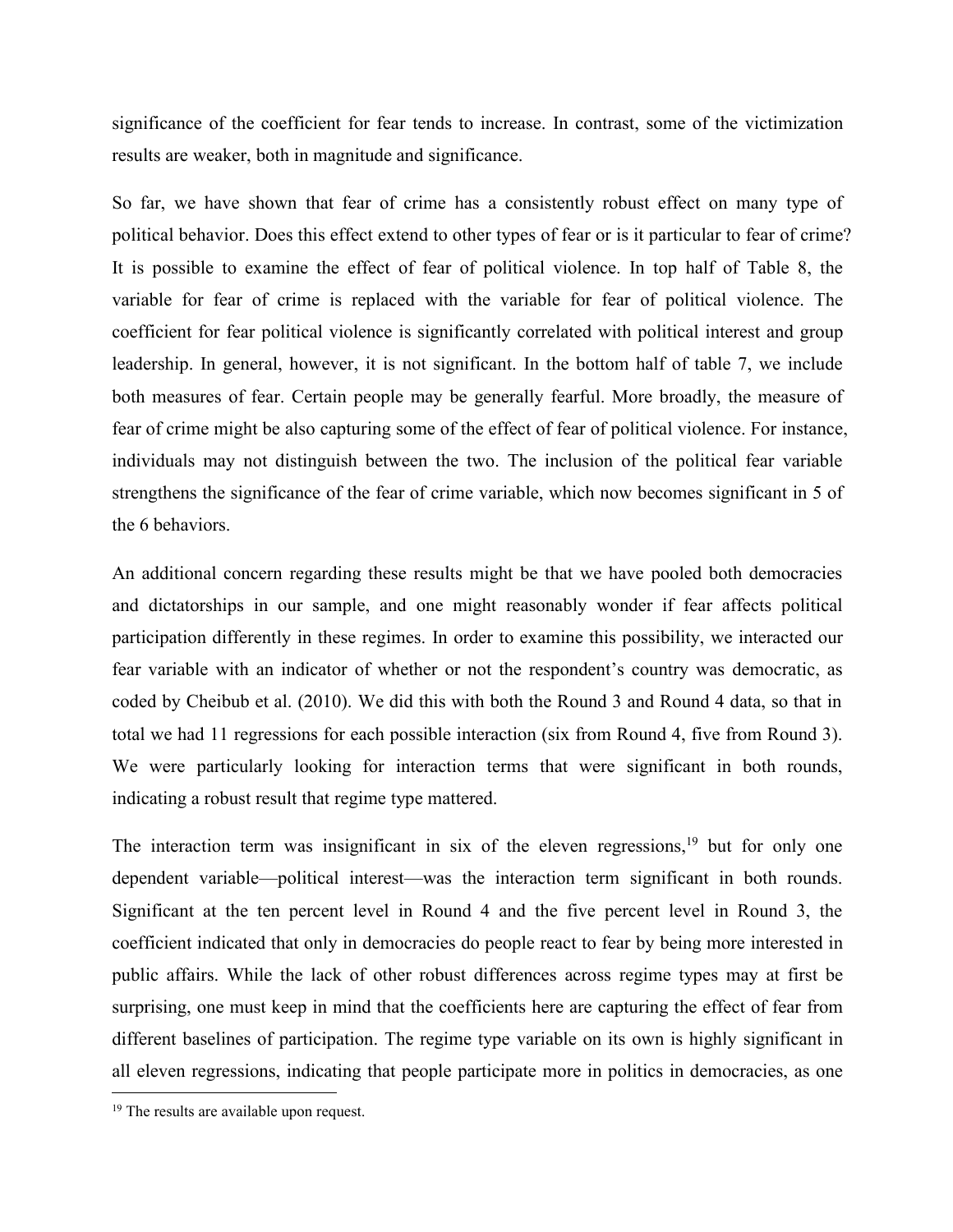would of course expect. Having taken account of this difference, fear does not seem to have robustly different effects on people in the two regimes, with the exception of interest in public affairs.

Finally, to analyze whether people with past histories of exposure to violence react differently, we interacted fear with a measure developed in recent work by Adhvaryu and Fenske (2014). These authors have geocoded the respondents in Round 3 of the Afrobarometer and (in combination with information on the age of the respondents) developed a measure that captures the respondents' geographic exposure to violent conflict between the ages of 0 to 14. This sort of childhood exposure seems to have long-term consequences on attitudes and behavior (Blattman and Annan 2010). When we interact this variable with fear, however, the interaction is never significant.<sup>[20](#page-11-0)</sup>

With few exceptions, the overwhelming pattern in these various specifications is that fear is a robust predictor of political participation. People who have felt fear in the past year participate more in their communities, attend more community meetings, attend more protests, have more political conversations, and are perhaps more interested in politics. Interestingly, looking across all of the regressions, the effects of this fear are not easily distinguished from the effects of actually being a victim of crime. Combined with the number of people around the world living in places with cycles of violence and crime, the results suggest that fear has a very large impact on political participation around the world.

# IV. Fear and the "substance" of participation

The results presented in the previous section are striking in their suggestion that the fear of crime leads people to participate more in politics. From this perspective, at least, fear does not seem to present as much of a challenge to democratic politics as some people might think.

However, if people who are afraid participate more in politics, what kind of attitudes do they bring to this participation? It might be the case, for example, that people participate more, but that as a result of their fear, they bring "authoritarian" attitudes into the political arena. Fear and anxiety have been found to lead people to be more punitive and less tolerant of other groups

<span id="page-11-0"></span><sup>20</sup> The results are available upon request.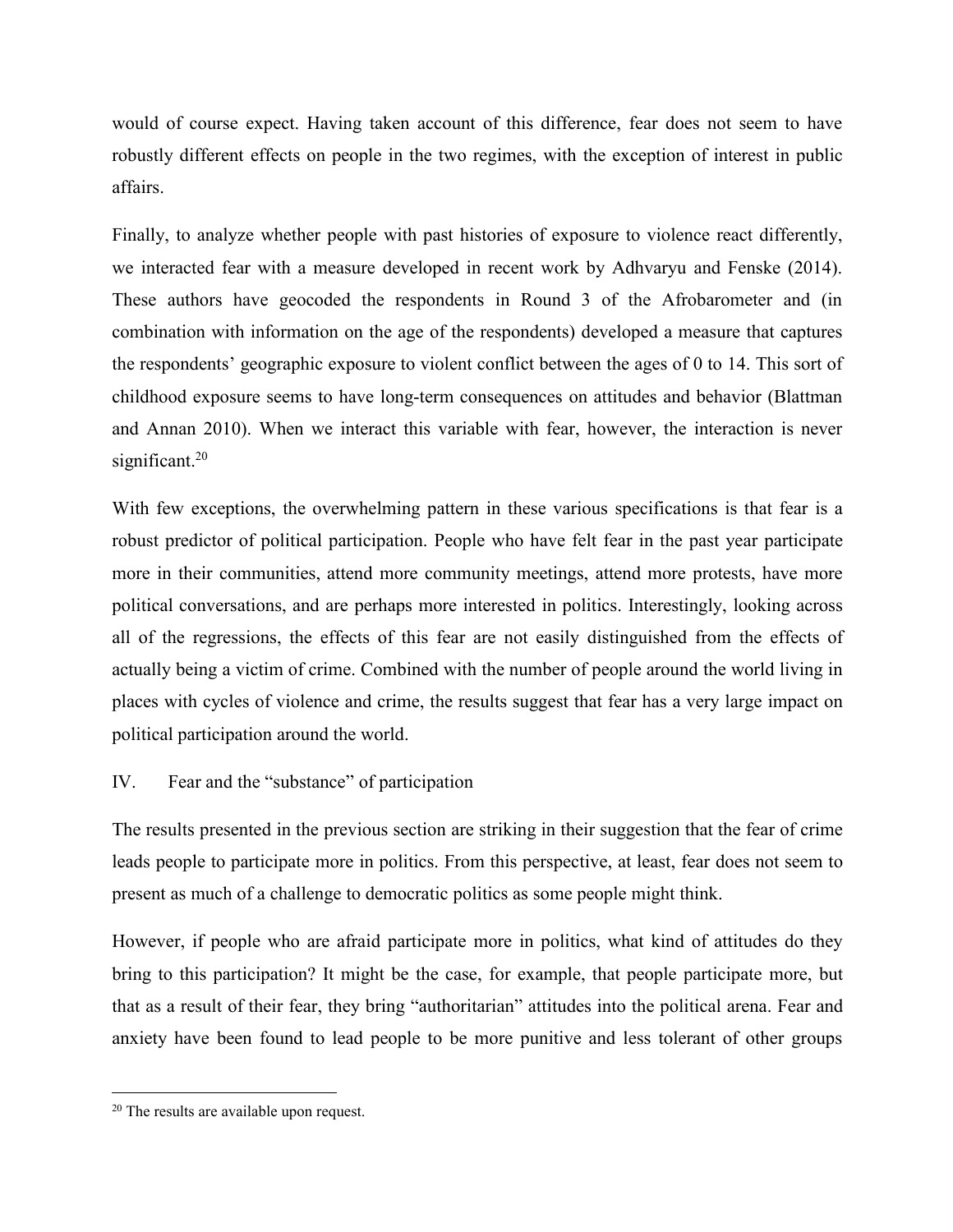(Feldman and Stenner 1997; Marcus *et al.* 1995). If this were to be the case, the interpretation of the above results would be complex from a democratic perspective.

There are reasons to question whether this is the case, however. In her study of the effects of crime, for example, Bateson (2012) found varying effects of victimization on political attitudes across regions. In Latin America, victimization by crime led people to hold more authoritarian views, but in other regions the effect was more ambiguous. Contrary to Fernandez and Kuenzi (2010), she did not find a consistent relationship between crime victimization and authoritarian attitudes in Africa. Skitka *et al.* (2004: 754) have also found less clear-cut results linking fear to tolerance, particularly when contrasted with the emotion of anger.

Fortunately, the Afrobarometer asks questions that we can use to examine the effect of fear on these attitudes. In this section, we follow Adhvaryu and Fenske (2014), aggregating a number of different survey questions from the Round 3 Afrobarometer to analyze several different dimensions of political attitudes.<sup>[21](#page-12-0)</sup> These dimensions include  $(1)$  whether the person believes democratic forms of government are best; (2) how equally the person believes people should be treated under the law; (3) how much the person believes the rule of law should be respected; (4) how democratic the person's political attitudes are; and (4) how much the person trusts particular actors in politics (e.g. the President, the Parliament, etc.). Questions are aggregated into each dimension by converting the answers of each question into a standard normal variable (with higher numbers representing more respect for democracy, more preference for equality, more respect for rule of law, more democratic political attitudes, and more trust in particular actors), and then adding them together to form each of the relevant indices. These indices form the dependent variables of the regressions below (Glennerster *et al.* 2013). For each regression, we use the same control variables as in equation (1).

Table 9 presents the results, which demonstrate that people afraid of crime are more likely to prefer democratic modes of government, more likely to prefer equal treatment under the law, and more likely to have democratic political attitudes. There is no significant effect on attitudes toward rule of law or trust in particular actors in politics. Interestingly, here the results are quite different than those of the victimization variable. It seems that victims tend to have more authoritarian attitudes than those respondents who are merely afraid of crime. Though we cannot

<span id="page-12-0"></span><sup>21</sup> Appendix 1 presents the questions underlying each dimension.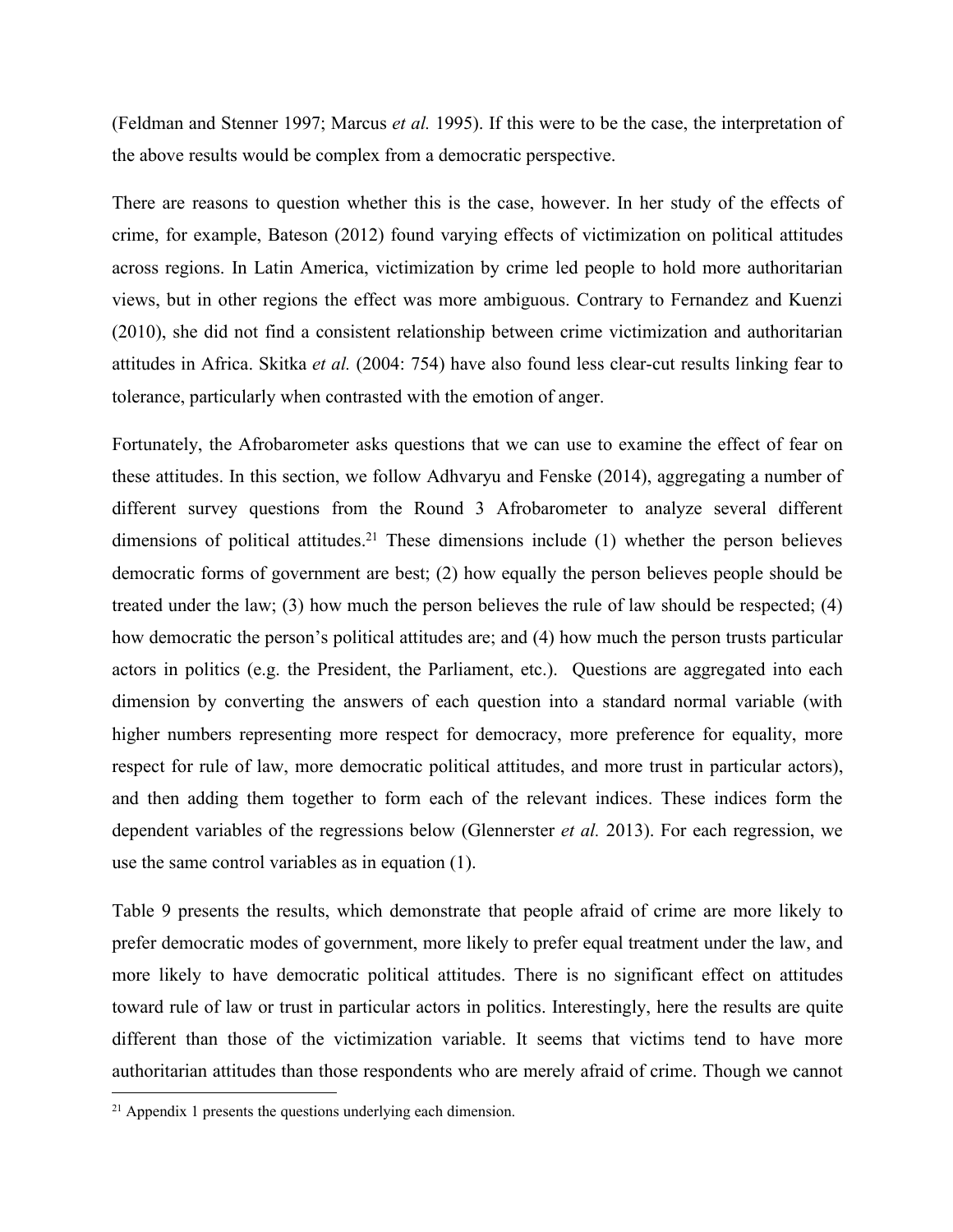adjudicate this hypothesis with our current data, an interesting possibility is that when we control for fear, one of the main emotional responses left, due to victimization of crime, is anger, and this may have quite different effects than fear (e.g. Huddy, Feldman, and Cassese 2007).

## *V. Conclusion*

Over the last several years, scholars have begun to document a surprising empirical connection between negative personal experiences and political participation. Initially focusing on violent personal incidences during war, these studies have recently shown that victimization by crime has similar effects, increasing political participation. This paper has expanded the study of this relationship even further, seeing if the mere experience of fear has a similar effect. We have found that it does.

Using data from two different rounds of the Afrobarometer, we have consistently found a positive relationship between fear of crime and political participation, using a variety of different measures of the dependent variable and statistical controls. Accounting for the possibility that this relationship may be due to personality effects, neighborhood effects, or even personal characteristics such as gender, age, socioeconomic status, or education, we have continually found the positive relationship. Furthermore, while one might worry that the people participating more have undesirable attitudes because of their fear, we have found no support for this: there is no reason to think that people who are fearful are any less "democratic" in their attitudes. Indeed, on many dimensions, people who are fearful become more supportive of democratic institutions and behaviors.

In the context of the recent literature, these findings are important for a number of reasons. First, of course, is the robust positive relationship established between fear and political participation. Perhaps somewhat surprisingly, there has been scant systematic empirical evaluation of this relationship, while theoretical work comes to contrasting predictions. Notably, when it comes to political participation, the effects of fear in the analysis are not statistically distinguishable from the effects of actually being a victim of crime. Combined with the number of people around the world living in places with cycles of violence and crime, the results suggest that fear greatly affects political participation around the world.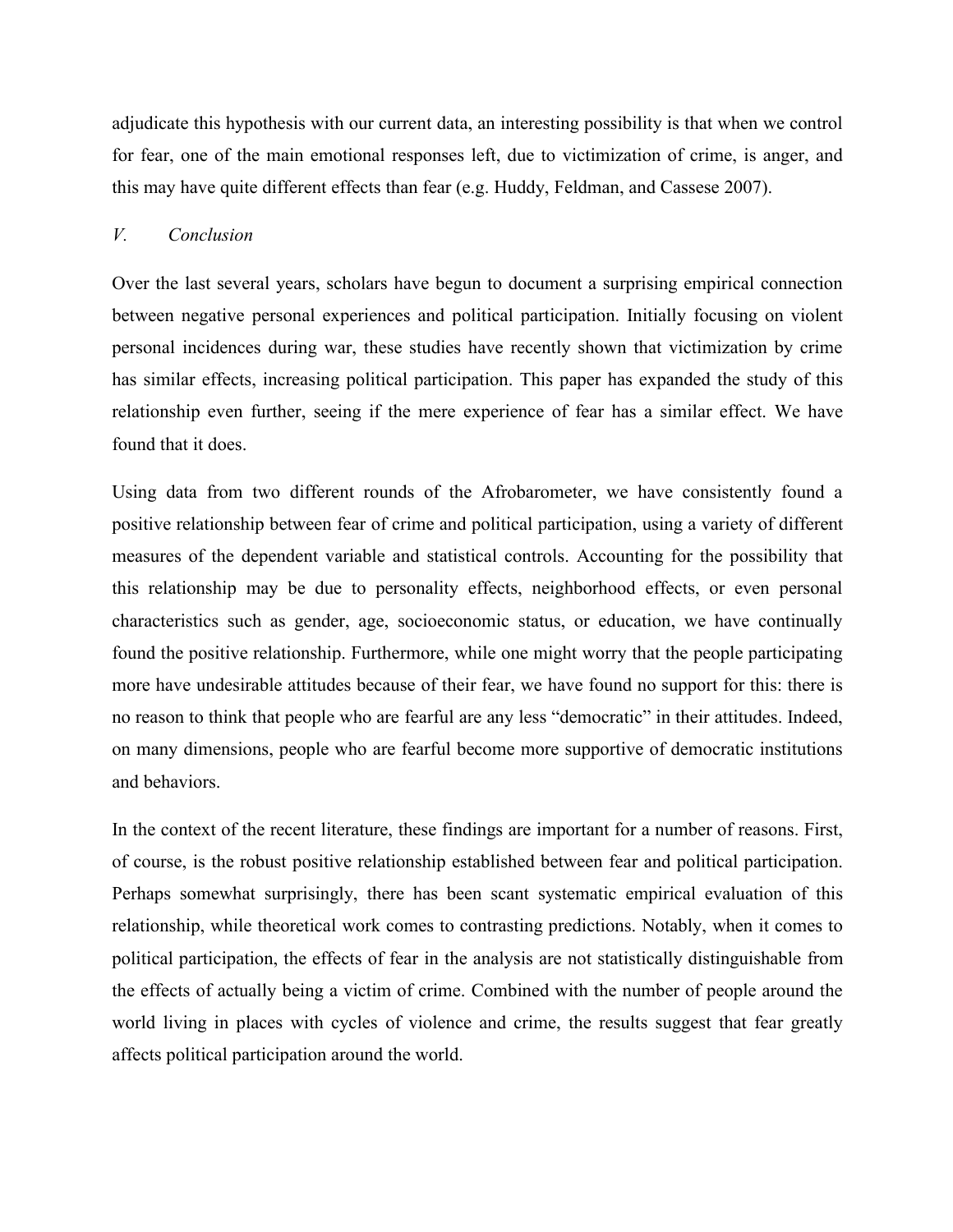Second, in the context of the literature on the effect of victimization, our results show that the effects of victimization are robust to the inclusion of insecurity. However, the results strongly suggest that previous studies have overestimated the effects of victimization on political participation. In our analysis, the effect of victimization drops by 10 to 23 percent when fear of crime is included.

Third, the findings here suggest that there is an important difference between the effects of fear and victimization on political attitudes. We find that whereas actual victims of crimes have more authoritarian political attitudes, the fear of these crimes has a more sanguine effect. It could be (indeed, it almost certainly is) the case that victimization triggers a variety of emotional responses that feed into political attitudes, the sum of which leads to more authoritarian outlooks. The specific impact of fear, however, does not appear to be problematic in this regard.

More generally, the findings in this paper suggest the importance of continuing to investigate the effect of fear empirically. Important work over the last two decades has shown how negative emotions are not all the same—that, for example, fear and anger often have different effects. However, there has been comparatively little research on the differing effects of these emotions on political participation. The results here suggest the importance of continuing to learn about these effects, and particularly how people might respond to these emotions in different ways. It seems, for example, that people in Latin America might be reacting to fear differently than those in Africa (e.g. Bateson 2012). Continuing to unpack the relationship between fear and political participation is likely to be a worthy and stimulating research endeavor in the coming years.

### **References**

- Adhvaryu, Achyuta, and James Fenske. 2014. "Conflict and the Formation of Political Beliefs in Africa." Households in Conflict Network (HiCN) Working Paper 164. Brighton: University of Sussex.
- Bateson, Regina. 2012. "Crime Victimization and Political Participation." *American Political Science Review* 106(3): 570-587.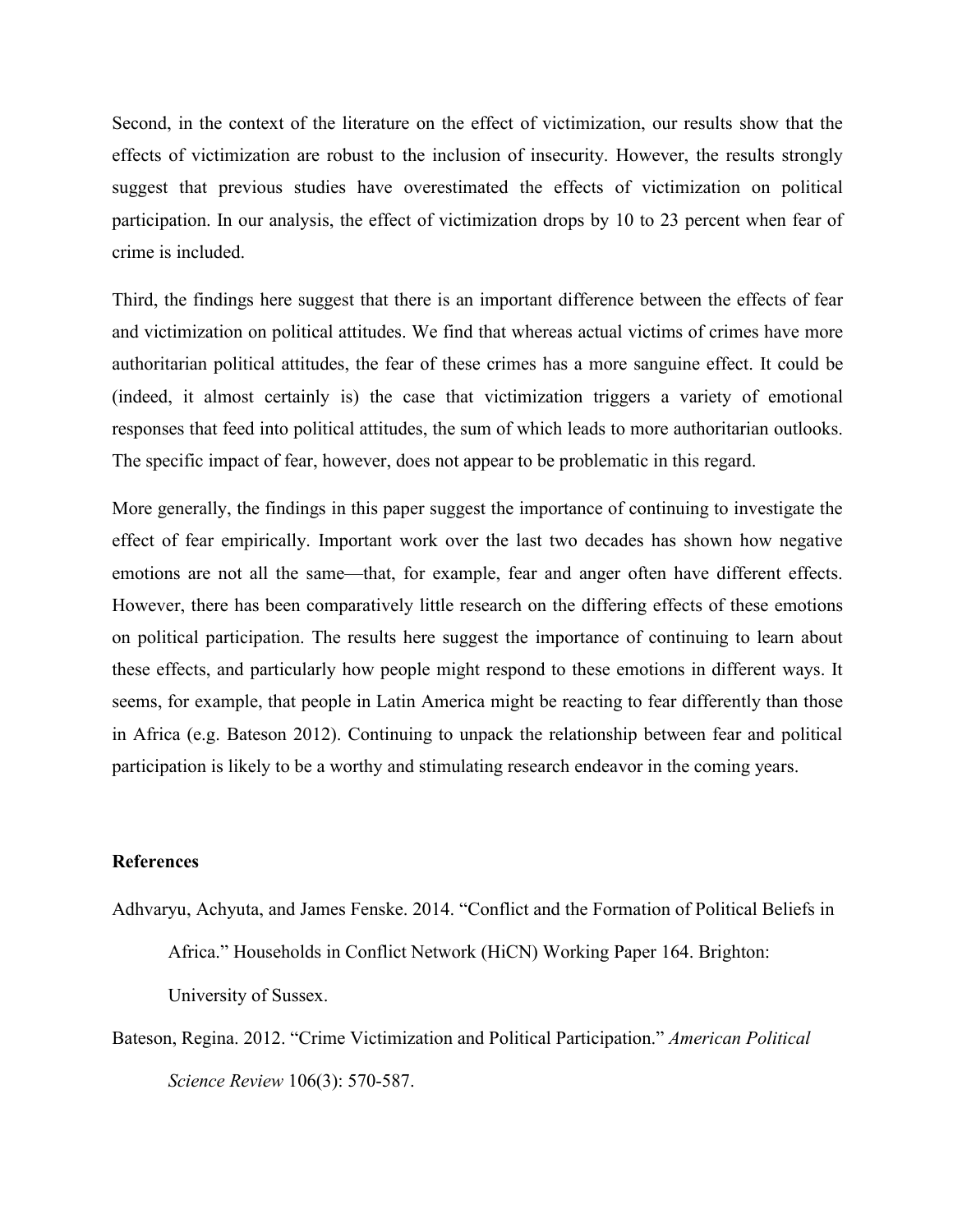- Bauer, Michal, Christopher Blattman, Julie Chytilova, Joseph Henrich, Edward Miguel and Tamar Mitts. Forthcoming. "Can War Foster Cooperation?" *Journal of Economic Perspectives*
- Bejarano, Cynthia L. 2002."Las Super Madres de Latino America: Transforming Motherhood by Challenging Violence in Mexico, Argentina, and El Salvador." *Frontiers: A Journal of Women Studies* 23(1) 126-150.
- Bellows, John, and Edward Miguel. 2009. "War and Local Collective Action in Sierra Leone." *Journal of Public Economics* 93: 1144-1157.
- Blattman, Christopher. 2009. "From Violence to Voting: War and Political Participation in Uganda." *American Political Science Review* 103(2): 231-247.
- Blattman, Christopher, and Jeannie Annan. 2010. "The Consequences of Child Soldiering." The *Review of Economics and Statistics* 92(4): 882-898.
- Brader, Ted. 2005. "Striking a Responsive Chord: How Political Ads Motivate and Persuade Voters by Appealing to Emotions." *American Journal of Political Science* 49(2): 388-405.
- Brady, Henry E., Sidney Verba, and Kay Lehman Schlozman. 1995. "Beyond SES: A Resource Model of Political Participation." *American Political Science Review* 89(2): 271-294.
- Buvinić, Mayra, and Andrew Morrison. 2000. "Living in a More Violent World." *Foreign Policy* 118: 58-72.
- Cheibub, José Antonio, Jennifer Gandhi, and James Raymond Vreeland. 2010. "Democracy and Dictatorship Revisited." *Public Choice* 143(1-2): 67-101.
- Feldman, Stanley, and Karen Stenner. 1997. "Perceived Threat and Authoritarianism." *Political Psychology* 18(4): 741-770.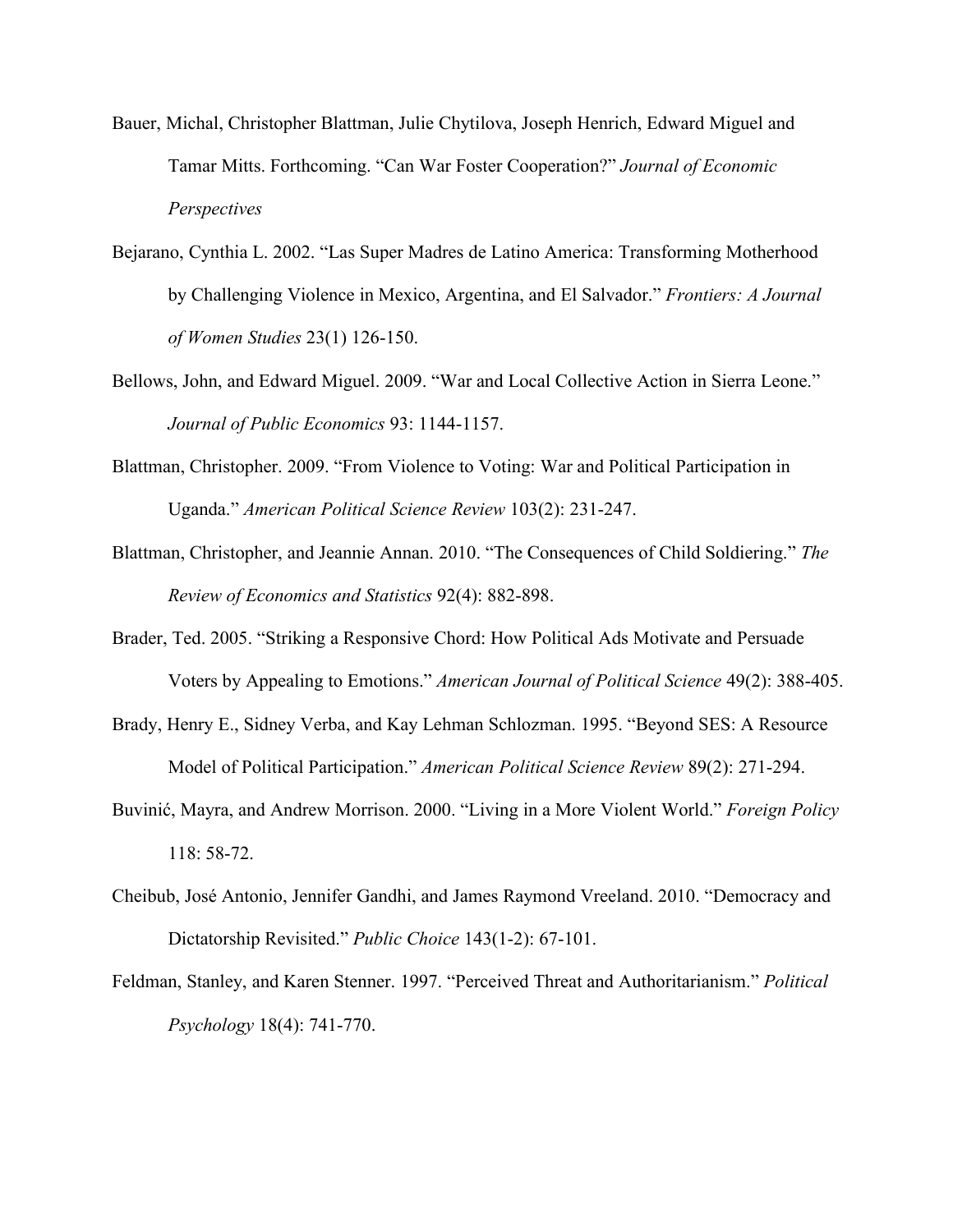- Fernandez, Kenneth E., and Michele Kuenzi. 2010. "Crime and Support for Democracy in Africa and Latin America." *Political Studies* 58(3): 450-71.
- Geer, John G. 2006. *In Defense of Negativity: Attack Ads in Presidential Campaigns*. Chicago: University of Chicago Press.
- Glennerster, Rachel, Edward Miguel, and Alexander D. Rothenberg. 2013. "Collective Action in Diverse Sierra Leone Communities." *Economic Journal* 123(568): 285-316.
- Groenendyk, Eric. 2011. "Current Emotion Research in Political Science: How Emotions Help Democracy Overcome Its Collective Action Problem." *Emotion Review* 3(4): 455-463.
- Gruszczynski, Michael W., Amanda Balzer, Carly M. Jacobs, Kevin B. Smith, and John R. Hibbing. 2013. "The Physiology of Political Participation." *Political Behavior* 35: 135-52.
- Huddy, Leonie, Stanley Feldman, and Erin Cassese. 2007. "On the Distinct Political Effects of Anxiety and Anger." In W. Russell Neuman, Ann N. Crigler, and George E. Marcus, eds. *Affect Effect: Dynamics of Emotion in Political Thinking and Behavior*. Chicago, IL: University of Chicago Press.
- Lerner, Jennifer S., and Dacher Keltner. 2001. "Fear, Anger, and Risk." *Journal of Personality and Social Psychology* 81(1): 146-159.
- Marcus, George E., W. Russell Neuman, and Michael MacKuen. 2000. *Affective Intelligence and Political Judgment* (1<sup>st</sup> edition). Chicago: University of Chicago Press.
- Marcus, George E., John L. Sullivan, Elizabeth Theiss-Morse, and Sandra L. Wood. 1995. *With Malice Toward Some: How People Make Civil Liberties Judgments.* New York: Cambridge University Press.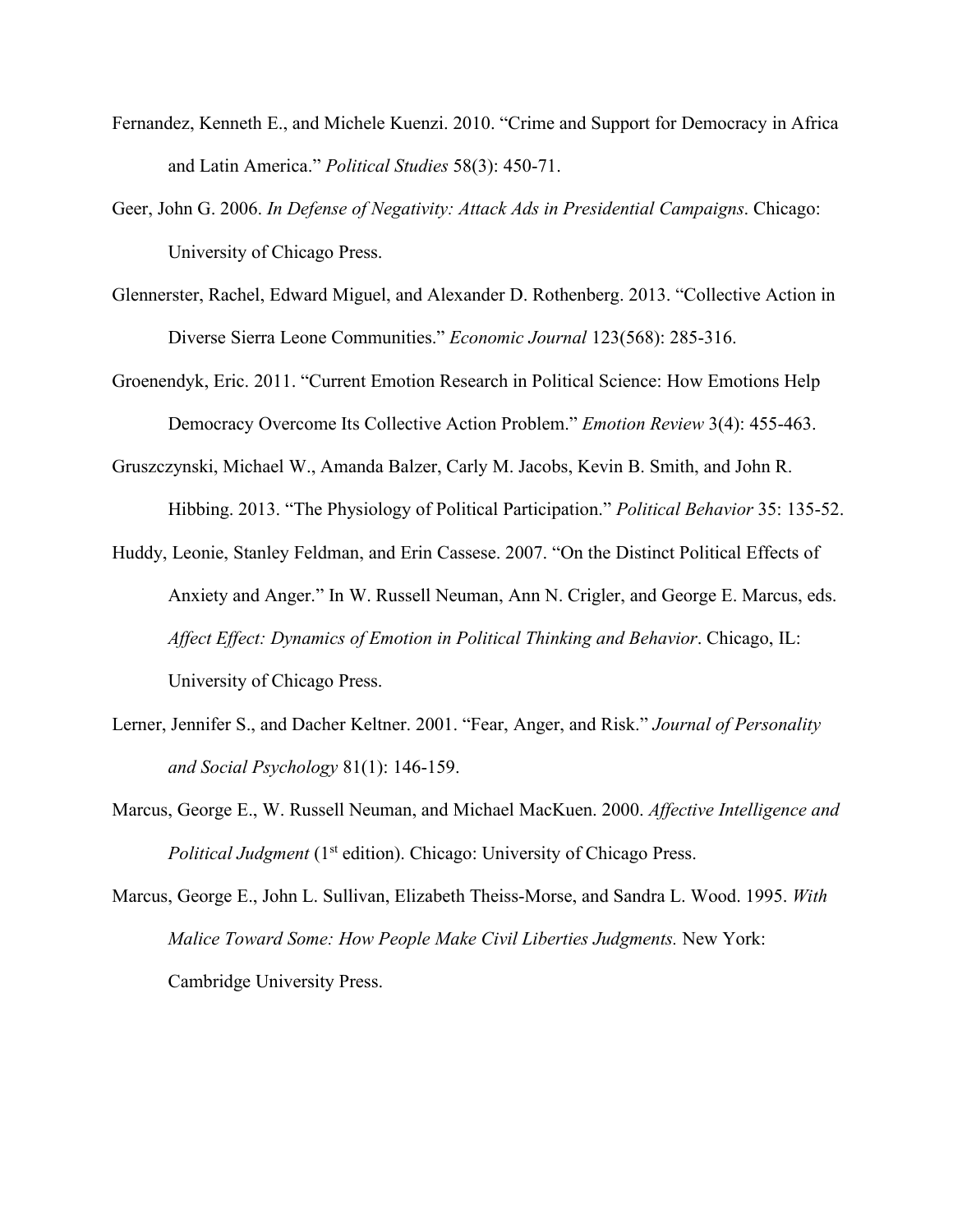- Mghir, Rim, Wendy Freed, Allen Raskin, and Wayne Katon. 1995. "Depression and posttraumatic stress disorder among a community sample of adolescent and young adult Afghan refugees." *Journal of Nervous and Mental Disease*, 183: 24–30.
- Nasir, Muhammed, Marc Rockmore, and Chih Ming Tan. 2016. "It's No Spring Break in Cancun: The Effects of Exposure to Violence on Risk Preferences, Pro-Social Behavior, and Mental Health." Households in Conflict (HiCN) Working Paper No. 207.
- Perkins, Douglas D., Paul Florin, Richard C. Rich, Abraham Wandersman, and David M. Chavis. 1990. "Participation and the Social and Physical Environment of Residential Blocks: Crime and Community Context." *American Journal of Community Psychology* 18(1): 83- 115.
- Perkins, Douglas D., Barbara B. Brown, and Ralph B. Taylor. 1996. "The Ecology of Empowerment: Predicting Participation in Community Organizations." *Journal of Social Issues* 52(1): 85-110.
- Perkins, Douglas D., and Ralph B. Taylor. 2002. "Ecological Assessments of Community Disorder: Their Relationship to Fear of Crime and Theoretical Implications." *Ecological Research to Promote Social Change* 127-170.

Robin, Corey. 2004. *Fear: The History of a Political Idea.* Oxford: Oxford University Press.

- Rockmore, Marc. 2012. "Living within Conflicts: Risk and Agricultural Portfolios" Household in Conflict (HiCN) Working Paper No. 121.
- Rockmore, Marc. Forthcoming. "The Cost of Fear: The Welfare Effects of the Risk of Violence in Northern Uganda." *World Bank Economic Review*.
- Rojo Mendoza, Reynaldo T. 2014. "From Victims to Activists: Crime Victimization, Social Support, and Political Participation in Mexico." Working Paper: University of Pittsburgh.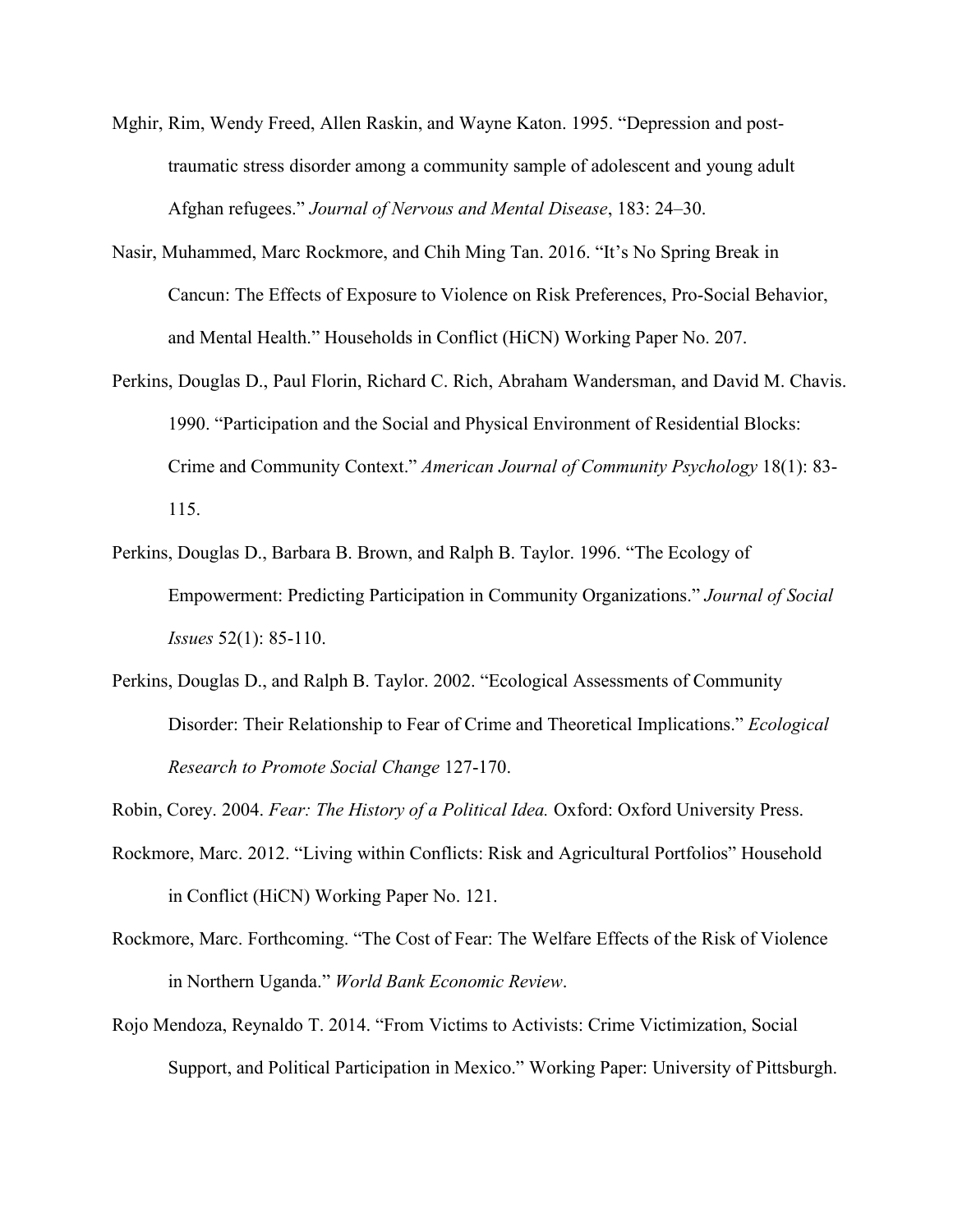Rosenstone, Steven J. 1982. "Economic Adversity and Voter Turnout." *American Journal of Political Science* 26(1): 25-46.

Rozowski, Debbi. 2002. *Surviving Crime.* Cape Town: Anderson Publishing.

- Skitka, Linda, Christopher W. Bauman, and Elizabeth Mullen. 2004. "Political Tolerance and Coming to Psychological Closure Following the September 11, 2001, Terrorist Attacks: An Integrative Approach." *Personality and Social Psychology Bulletin* 30(6): 743-756.
- Tedeshi, Richard G., and Lawrence G. Calhoun. 1996. "The Posttraumatic Growth Inventory: Measuring the Positive Legacy of Trauma." *Journal of Traumatic Stress* 9(3):455-71.
- Valentino, Nicholas A., Vincent L. Hutchings, Antoine J. Banks, and Anne K. Davis. 2008. "Is a Worried Citizen a Good Citizen? Emotions, Political Information Seeking, and Learning via the Internet." *Political Psychology* 29(2): 247-273.
- Van der Kolk, Bessel A., David Pelcovitz, Susan Roth, and Francine S.Mandel, F. 1996. Dissociation, somatization, and affect dysregulation: The complexity of adaption to trauma. *American Journal of Psychiatry* 153: 83-93.
- Verba, Sidney, Norman H. Nie, and Jae-on Kim. 1978. *Participation and Political Equality*. Chicago: University of Chicago Press.
- Verba, Sidney, Kay Lehman Schlozman, and Henry E. Brady. 1995. *Voice and Equality: Civic Voluntarism in American Politics*. Cambridge, MA: Harvard University Press.
- Voors, Maarten J., Eleonora E. M. Nillesen, Philip Verwimp, Erwin H. Bulte, Robert Lensink, and Daan P. van Soest. 2012. "Violent Conflict and Behavior: A Field Experiment in Burundi." *American Economic Review* 102(2) 941-964.
- World Bank. 2011. *World Development Report 2011: Conflict, Security, and Development.* Washington, DC: World Bank.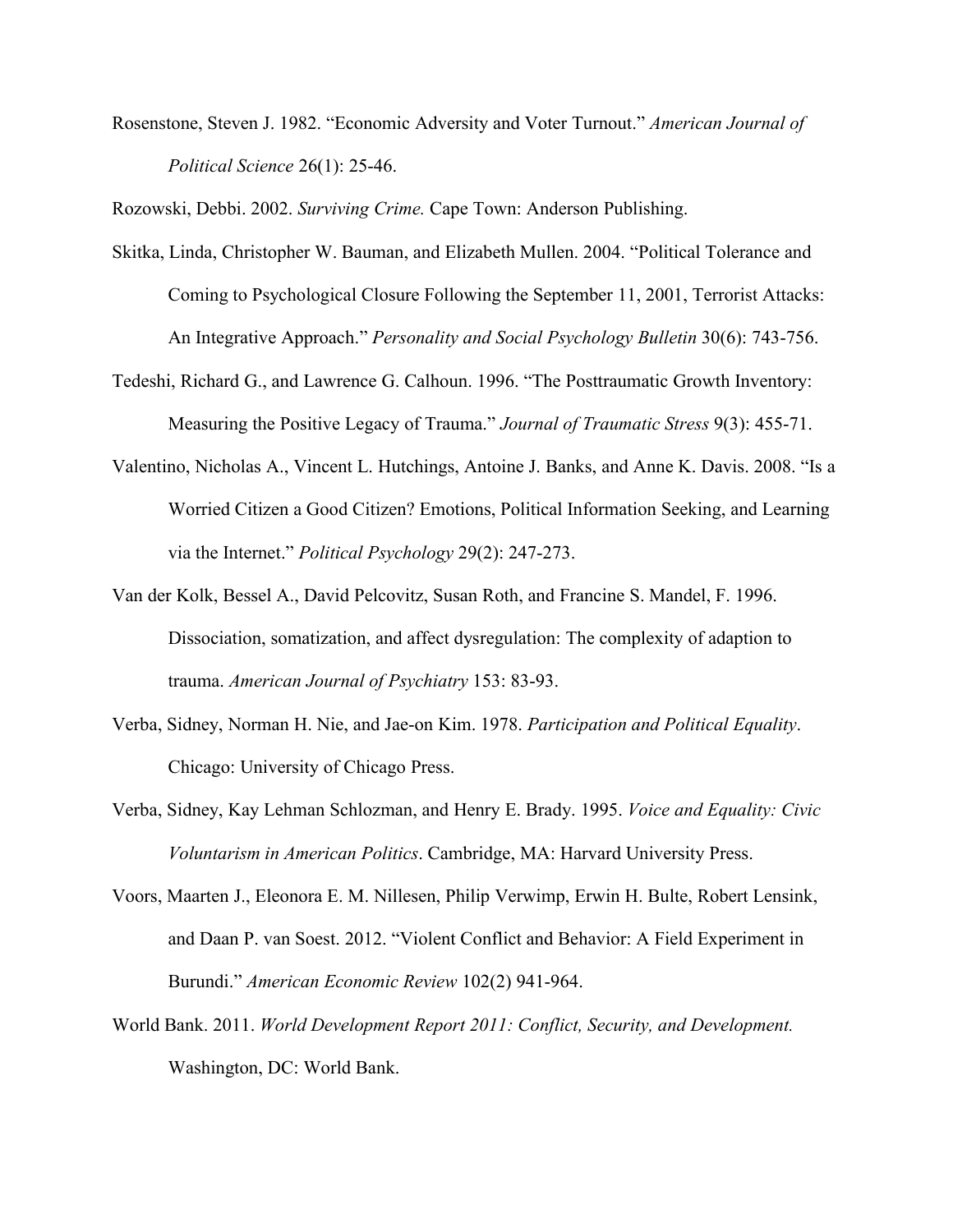| Concept           | <i><u><b>Ouestion</b></u></i>                                       |  |  |  |  |
|-------------------|---------------------------------------------------------------------|--|--|--|--|
| Community action  | "Here is a list of actions that people sometimes take as citizens.  |  |  |  |  |
|                   | For each of these, please tell me whether you, personally, have     |  |  |  |  |
|                   | done any of these things during the past year. If not, would you    |  |  |  |  |
|                   | do this if you had the chance: Got together with others to raise    |  |  |  |  |
|                   | an issue?"                                                          |  |  |  |  |
|                   | $0 = No$ , would never do this; $1 = No$ , but would do if had the  |  |  |  |  |
|                   | chance; $2 = Yes$ , once or twice; $3 = Yes$ , several times; $4 =$ |  |  |  |  |
|                   | Yes, often; $9 = Don't know$ , $98 = Refused$ to answer             |  |  |  |  |
| Community meeting | "Here is a list of actions that people sometimes take as citizens.  |  |  |  |  |
|                   | For each of these, please tell me whether you, personally, have     |  |  |  |  |
|                   | done any of these things during the past year. If not, would you    |  |  |  |  |
|                   | do this if you had the chance: Attended a community                 |  |  |  |  |
|                   | meeting?"                                                           |  |  |  |  |
|                   | $0 = No$ , would never do this; $1 = No$ , but would do if had the  |  |  |  |  |
|                   | chance; $2 = Yes$ , once or twice; $3 = Yes$ , several times; $4 =$ |  |  |  |  |
|                   | Yes, often; $9 = Don't know$ , $98 = Refused$ to answer             |  |  |  |  |
| Protest           | "Here is a list of actions that people sometimes take as citizens.  |  |  |  |  |
|                   | For each of these, please tell me whether you, personally, have     |  |  |  |  |
|                   | done any of these things during the past year. If not, would you    |  |  |  |  |
|                   | do this if you had the chance: Attended a demonstration or          |  |  |  |  |

# **Table 1: Questions from Afrobarometer employed in analysis**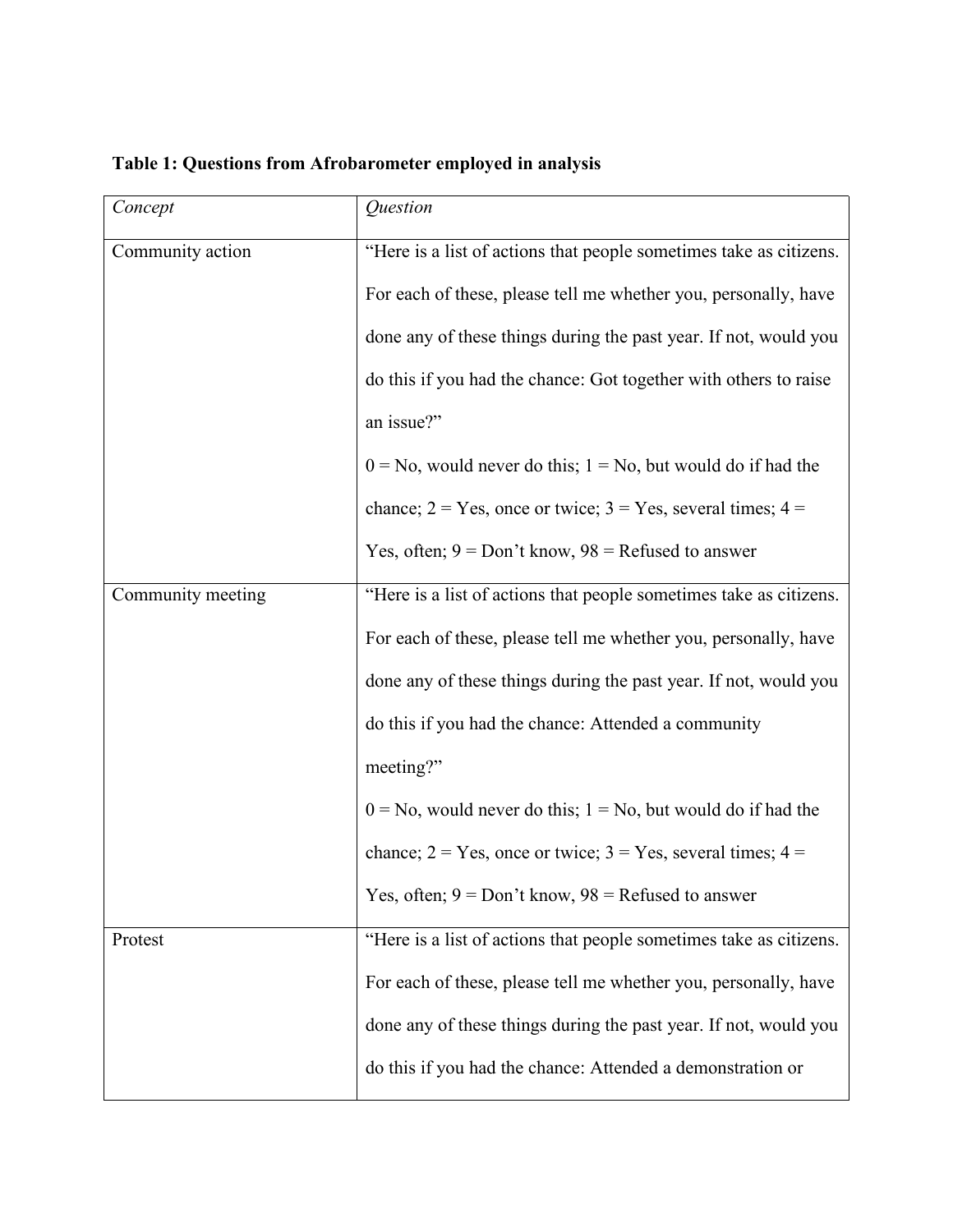|                         | protest march?"                                                     |
|-------------------------|---------------------------------------------------------------------|
|                         | $0 = No$ , would never do this; $1 = No$ , but would do if had the  |
|                         | chance; $2 = Yes$ , once or twice; $3 = Yes$ , several times; $4 =$ |
|                         | Yes, often; $9 = Don't know$ , $98 = Refused to answer$             |
| Political interest      | "How interested would you say you are in public affairs?"           |
|                         | $0$ = Not at all interested; 1 = Not very interested; 2 =           |
|                         | Somewhat interested; $3$ = Very interested; $9$ = Don't know; 98    |
|                         | $=$ Refused to answer                                               |
| Political conversations | "When you get together with your friends or family, would you       |
|                         | say you discuss political matters:"                                 |
|                         | $0$ = Never; 1 = Occasionally; 2 = Frequently; 9 = Don't know;      |
|                         | $98$ = Refused to answer                                            |
| Group leadership        | Now I am going to read out a list of groups that people join or     |
|                         | attend. For each one, could you tell me whether you are an          |
|                         | official leader, an active member, an inactive member, or not a     |
|                         | member: A community development or self-help association?           |
|                         | $0 =$ Not a member; 1 = Inactive member; 2 = Active member;         |
|                         | $3 =$ Official leader; $9 =$ Don't know; $98 =$ Refused to answer   |
|                         |                                                                     |
|                         |                                                                     |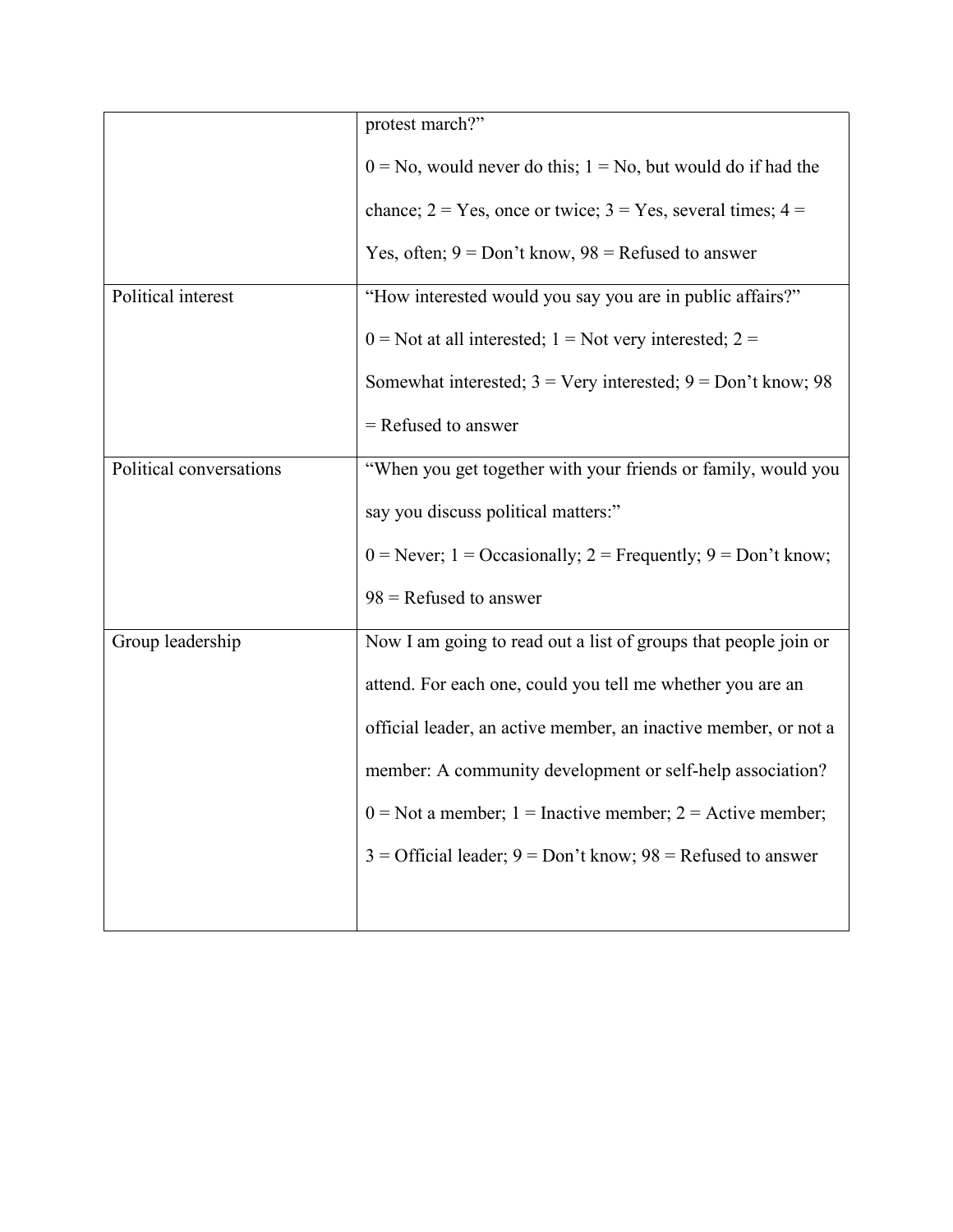|                                        | Community     | Community     |               | Political     | Political     | Group         |
|----------------------------------------|---------------|---------------|---------------|---------------|---------------|---------------|
|                                        | Action        | Meetings      | Protest       | Interest      | Conversations | Leadership    |
| w/country fixed effects (Bateson 2012) | 0.023         | 0.021         | 0.030         | 0.019         | 0.023         | 0.024         |
|                                        | $(0.004)$ *** | $(0.004)$ *** | $(0.003)$ *** | $(0.004)$ *** | $(0.004)$ *** | $(0.003)$ *** |
| $R^2$                                  | 0.14          | 0.17          | 0.07          | 0.08          | 0.11          | 0.1           |
| w/ district fixed effects              | 0.019         | 0.019         | 0.021         | 0.017         | 0.024         | 0.023         |
|                                        | $(0.004)$ *** | $(0.004)$ *** | $(0.003)$ *** | $(0.004)$ *** | $(0.004)$ *** | $(0.004)$ *** |
| $R^2$                                  | 0.25          | 0.28          | 0.18          | 0.19          | 0.21          | 0.22          |
|                                        | 25,765        | 25,856        | 25,178        | 25,795        | 25,834        | 25,779        |

### **Table 2: Effect of Victimization using District vs National Fixed Effects**

Note: "Victim" means that the respondent has been the victim of a crime in the past 12 months. Control variables (detailed in the text) and fixed effects not reported to save space. Standard errors clustered by district in parenthesis. \*,\*\*,\*\*\* Significant at the 1, 5, and 10 percent levels respectively.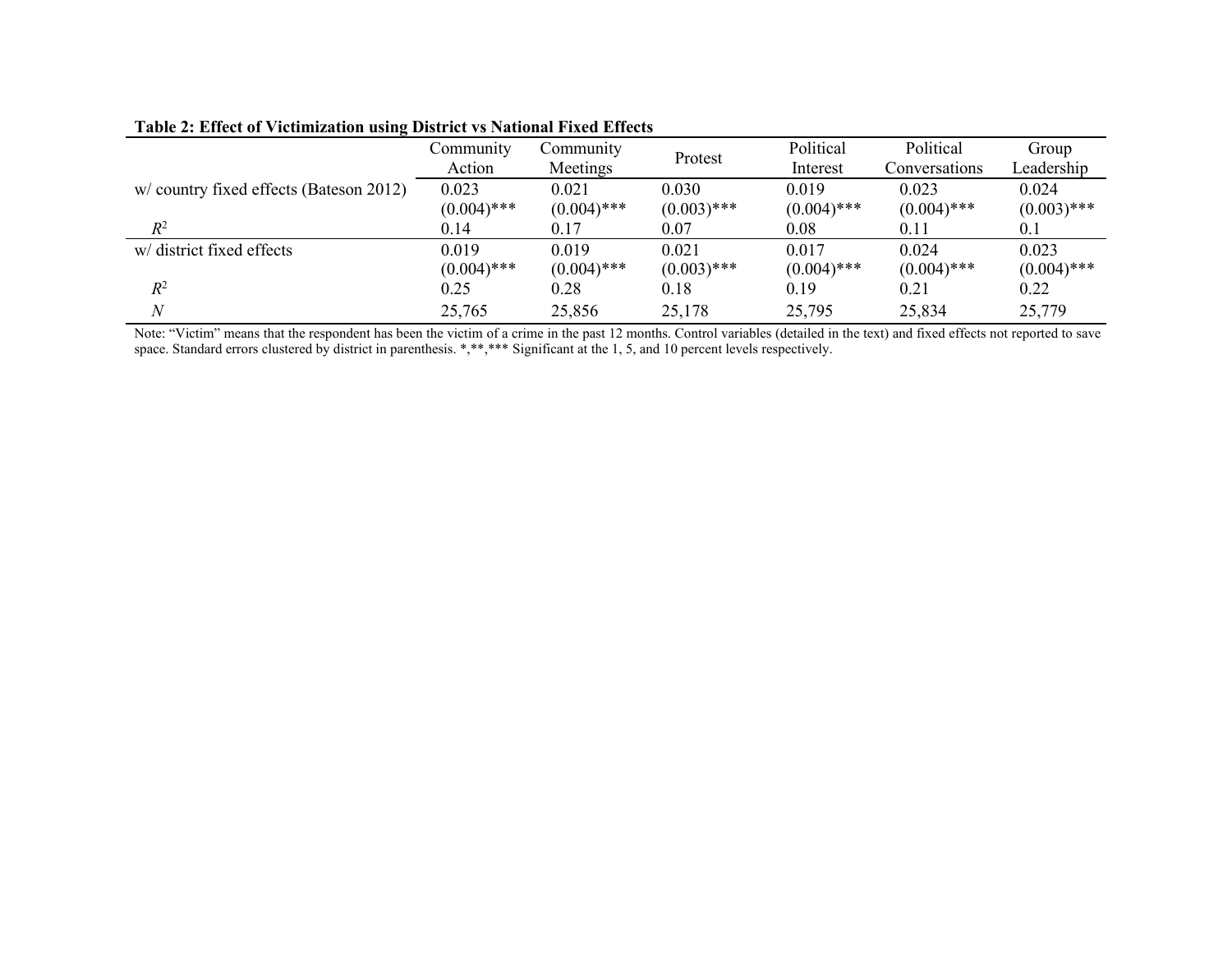#### **Table 3: Effect of Fear of Crime**

|                                        | Community      | Community      | Protest        | Political      | Political      | Group          |
|----------------------------------------|----------------|----------------|----------------|----------------|----------------|----------------|
|                                        | Action         | Meetings       |                | Interest       | Conversations  | Leadership     |
| Victim                                 | 0.0151         | 0.0152         | 0.0178         | 0.0144         | 0.0186         | 0.0208         |
|                                        | $(0.0042)$ *** | $(0.0039)$ *** | $(0.0031)$ *** | $(0.0044)$ *** | $(0.0038)$ *** | $(0.0038)$ *** |
| Fear                                   | 0.0113         | 0.0086         | 0.0091         | 0.006          | 0.015          | 0.0046         |
|                                        | $(0.0041)$ *** | $(0.0038)$ **  | $(0.0034)$ *** | (0.0046)       | $(0.0043)$ *** | (0.004)        |
| $R^2$                                  | 0.25           | 0.28           | 0.18           | 0.19           | 0.21           | 0.22           |
|                                        | 25,690         | 25,781         | 25,109         | 25,721         | 25,760         | 25,706         |
| T-test of victim and fear coefficients | Not different  | Not different  | Not different  | Not different  | Not different  | **             |
| Change in Victim Coefficient           | $-22\%$        | $-20%$         | $-15%$         | $-13%$         | $-23%$         | $-10%$         |

Note: "Victim" means that the respondent has been the victim of a crime in the past 12 months. "Fear" means that the respondent has been fearful of crime in the past 12 months (see text for question). Control variables (detailed in the text) and fixed effects (at the district level) not reported to save space. Standard errors clustered by district in parenthesis. \*,\*\*,\*\*\* significant at the 10, 5, and 1 percent levels respectively.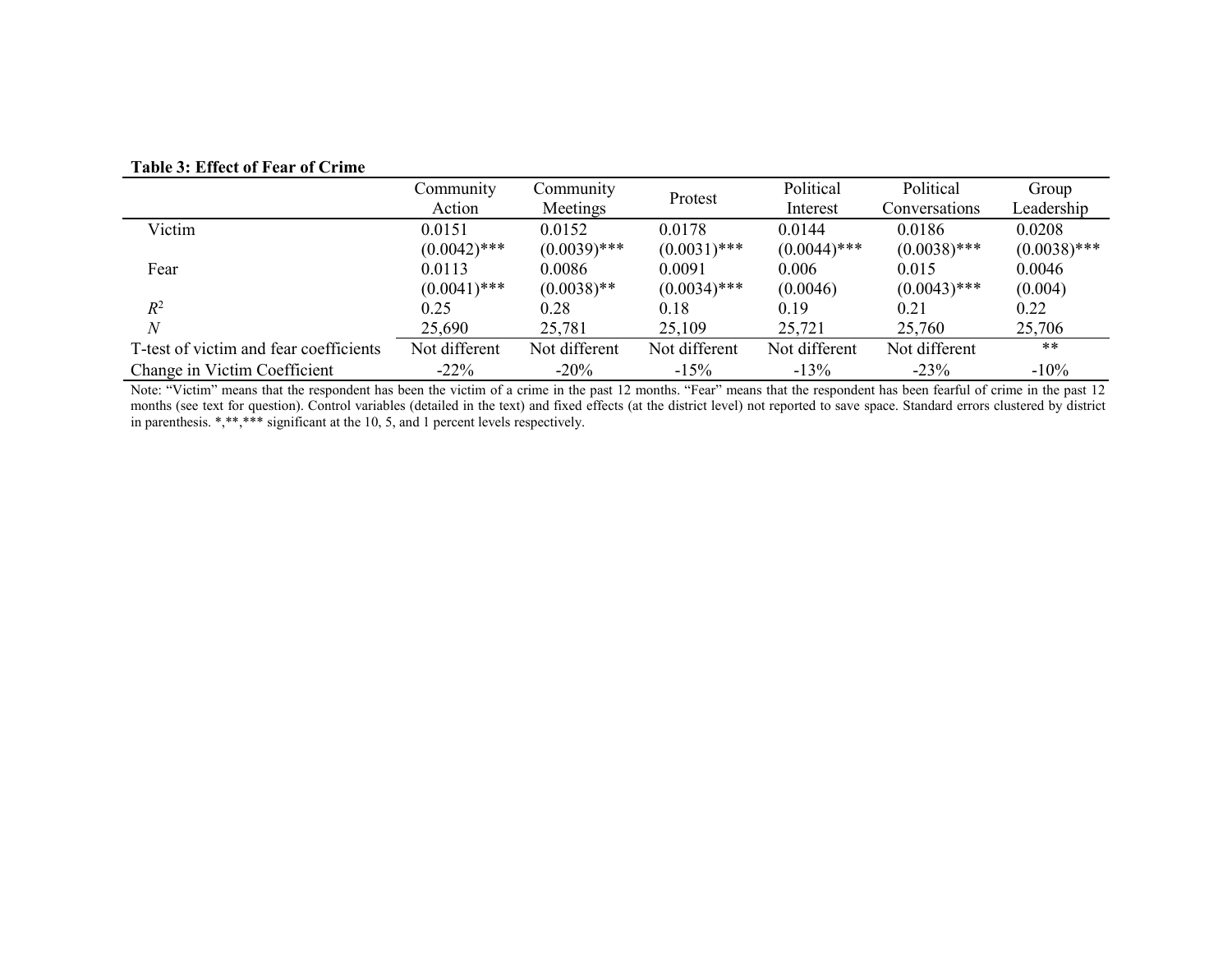|        | Community      | Community      | Protest        | Political     | Political      | Group          |
|--------|----------------|----------------|----------------|---------------|----------------|----------------|
|        | Action         | Meetings       |                | Interest      | Conversations  | Leadership     |
| Victim | 0.017          | 0.0194         | 0.0199         | 0.0106        | 0.0161         | 0.0222         |
|        | $(0.0041)$ *** | $(0.0038)$ *** | $(0.0029)$ *** | $(0.0043)$ ** | $(0.0038)$ *** | $(0.0037)$ *** |
| Fear   | 0.0095         | 0.0052         | 0.0109         | 0.0062        | 0.013          | 0.0019         |
|        | $(0.0041)$ **  | (0.0037)       | $(0.0031)$ *** | (0.0044)      | $(0.0040)$ *** | (0.0039)       |
| $R^2$  | 0.18           | 0.22           | 0.11           | 0.12          | 0.14           | 0.15           |
|        | 24,676         | 24,757         | 24,117         | 24,695        | 24,735         | 24,676         |

**Table 4: Robustness to neighborhood effects**

Note: "Victim" means that the respondent has been the victim of a crime in the past 12 months. "Fear" means that the respondent has been fearful of crime in the past 12 months (see text for question). Control variables (detailed in the text) and fixed effects (at the district level) not reported to save space. Standard errors clustered by district in parenthesis. \*,\*\*,\*\*\* significant at the 10, 5, and 1 percent levels respectively.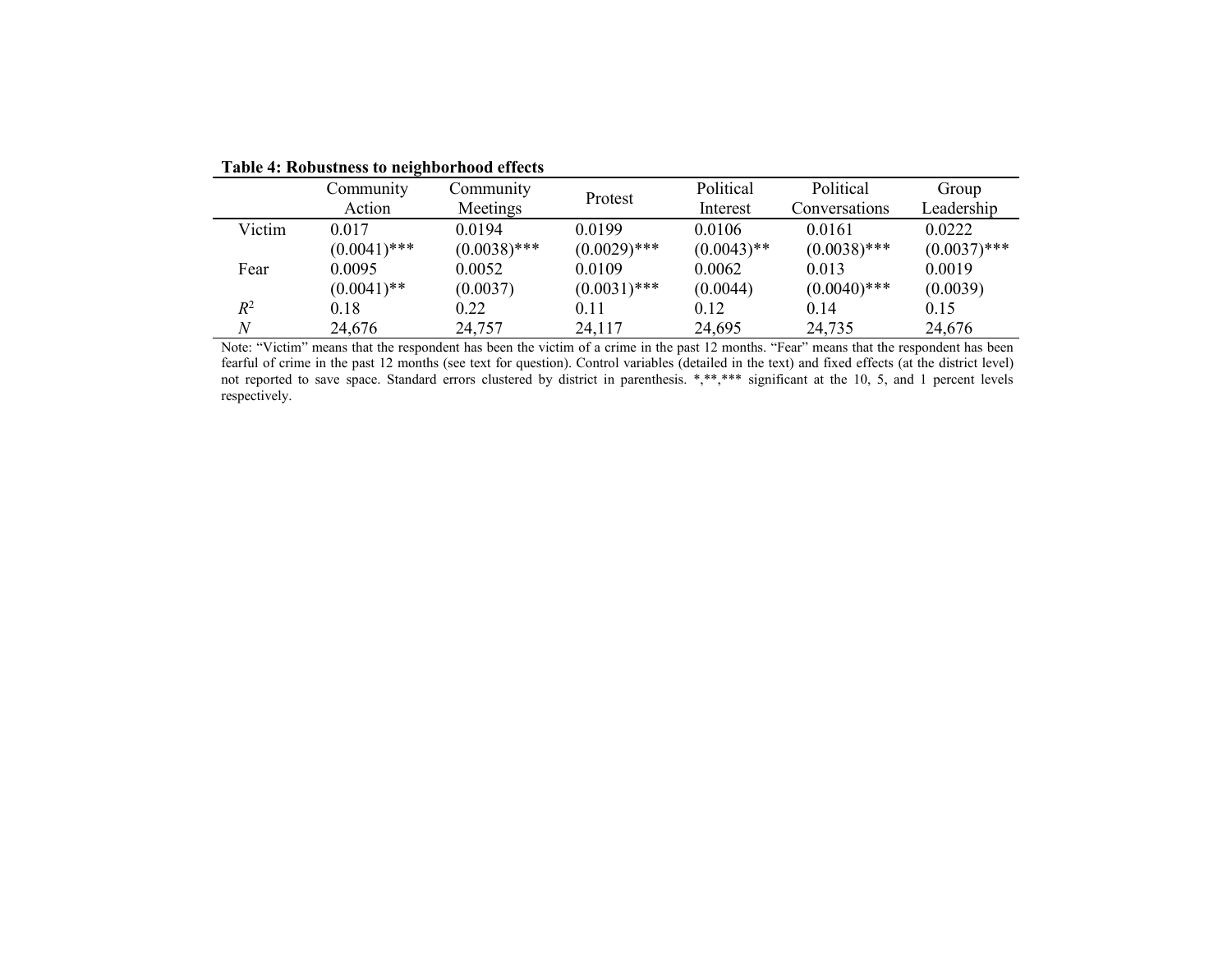|                        | Community      | Community      | Protest        | Political      | Political      | Group          |
|------------------------|----------------|----------------|----------------|----------------|----------------|----------------|
|                        | Action         | Meetings       |                | Interest       | Conversations  | Leadership     |
| Victim                 | 0.018          | 0.0203         | 0.0186         | 0.0201         | 0.022          | 0.0247         |
|                        | $(0.0053)$ *** | $(0.0047)$ *** | $(0.0040)$ *** | $(0.0056)$ *** | $(0.0047)$ *** | $(0.0047)$ *** |
| Fear                   | 0.0118         | 0.0064         | 0.0095         | $-0.003$       | $0.01\,$       | 0.0018         |
|                        | $(0.0051)$ **  | (0.0048)       | $(0.0044)$ **  | (0.0056)       | $(0.0053)*$    | (0.0050)       |
| Voted in last election | 0.0574         | 0.0703         | 0.0167         | 0.053          | 0.0473         | 0.0203         |
|                        | $(0.0051)$ *** | $(0.0054)$ *** | $(0.0040)$ *** | $(0.0054)$ *** | $(0.0049)$ *** | $(0.0050)$ *** |
| $R^2$                  | 0.25           | 0.26           | 0.17           | 0.18           | 0.2            | 0.19           |
| $\overline{N}$         | 16,279         | 16,316         | 15,959         | 16,296         | 16,312         | 16,293         |

#### **Table 5: Robustness to voting in last election**

Note: "Victim" means that the respondent has been the victim of a crime in the past 12 months. "Fear" means that the respondent has been fearful of crime in the past 12 months (see text for question). Control variables (detailed in the text) and fixed effects (at the district level) not reported to save space. Standard errors clustered by district in parenthesis. \*,\*\*,\*\*\* significant at the 10, 5, and 1 percent levels respectively.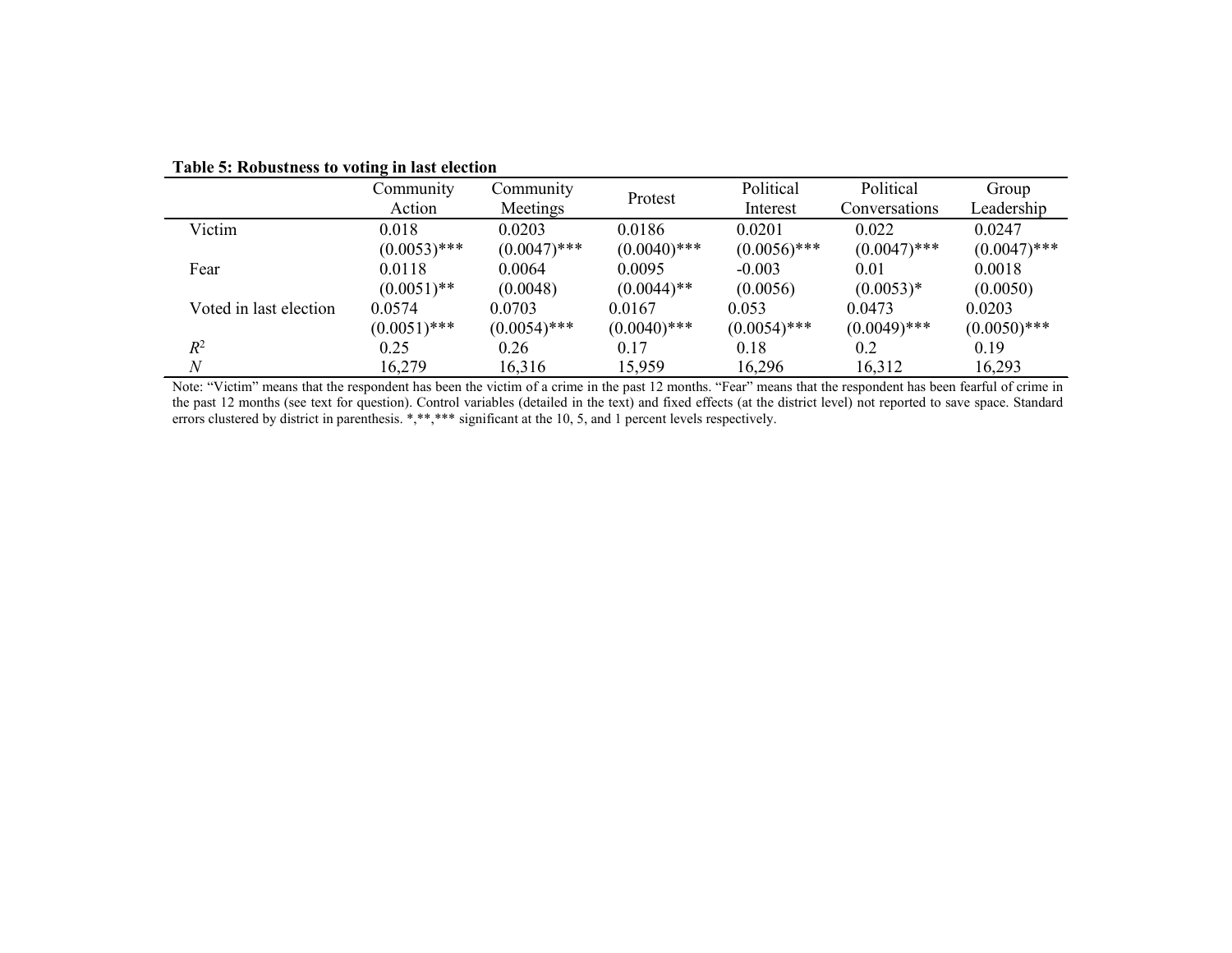| Table 6: Effect of fear on voting in previous election |  |  |  |  |  |  |  |  |  |  |  |  |  |
|--------------------------------------------------------|--|--|--|--|--|--|--|--|--|--|--|--|--|
|--------------------------------------------------------|--|--|--|--|--|--|--|--|--|--|--|--|--|

|                | Vote in last election |
|----------------|-----------------------|
| Victim         | $-0.0164$             |
|                | $(0.0080)$ **         |
| Fear           | 0.0053                |
|                | (0.0081)              |
| $R^2$          | 0.27                  |
| $\overline{N}$ | 16,437                |

Note: "Victim" means that the respondent has been the victim of a crime in the past 12 months. "Fear" means that the respondent has been fearful of crime in the past 12 months (see text for question). Control variables (detailed in the text) and fixed effects (at the district level) not reported to save space. Standard errors clustered by district in parenthesis.  $*,**,***$  significant at the 10, 5, and 1 percent levels respectively.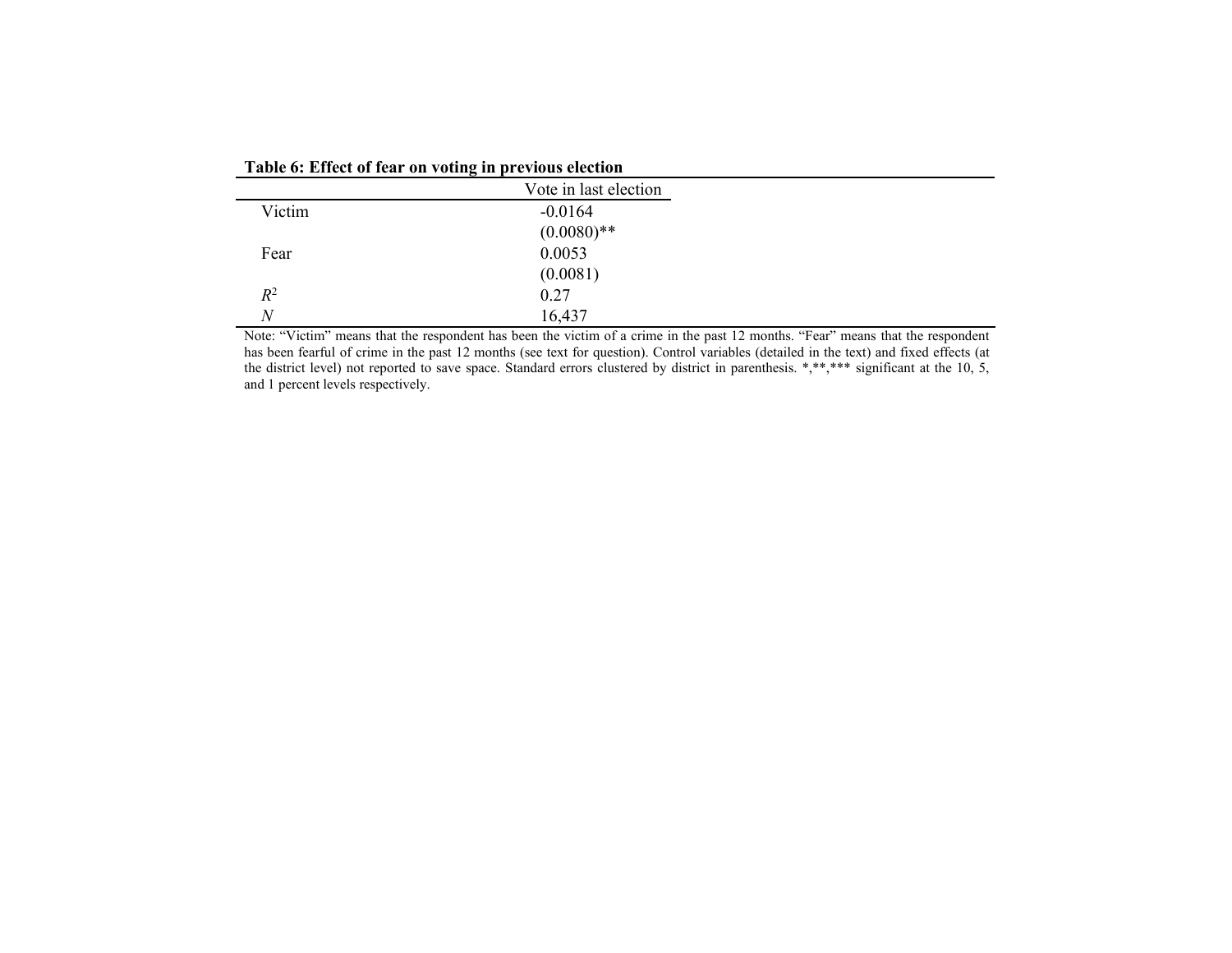|                                        | Community      | Community      |                | Political      | Political      |
|----------------------------------------|----------------|----------------|----------------|----------------|----------------|
|                                        | Action         | Meetings       | Protest        | Interest       | Conversations  |
| Victim                                 | 0.0101         | 0.0101         | 0.0175         | 0.0072         | 0.0199         |
|                                        | $(0.0042)$ **  | $(0.0042)$ **  | $(0.0033)$ *** | $(0.0042)*$    | $(0.0039)$ *** |
| Fear                                   | 0.0164         | 0.0125         | 0.0049         | 0.0131         | 0.0217         |
|                                        | $(0.0045)$ *** | $(0.0042)$ *** | (0.0034)       | $(0.0046)$ *** | $(0.0045)$ *** |
| $R^2$                                  | 0.23           | 0.28           | 0.17           | 0.21           | 0.19           |
| N                                      | 23,600         | 23,686         | 23,171         | 23,590         | 23,558         |
| T-test of victim and fear coefficients | Not different  | Not different  | $***$          | Not different  | Not different  |
| Change in Victim Coefficient           | $-36%$         | $-30\%$        | $-10%$         | $-40%$         | $-27%$         |

#### **Table 7: Robustness to Round 3 of Afrobarometer data**

Note: "Victim" means that the respondent has been the victim of a crime in the past 12 months. "Fear" means that the respondent has been fearful of crime in the past 12 months (see text for question). Control variables (detailed in the text) and fixed effects (at the district level) not reported to save space. Standard errors clustered by district in parenthesis. \*,\*\*,\*\*\* significant at the 10, 5, and 1 percent levels respectively.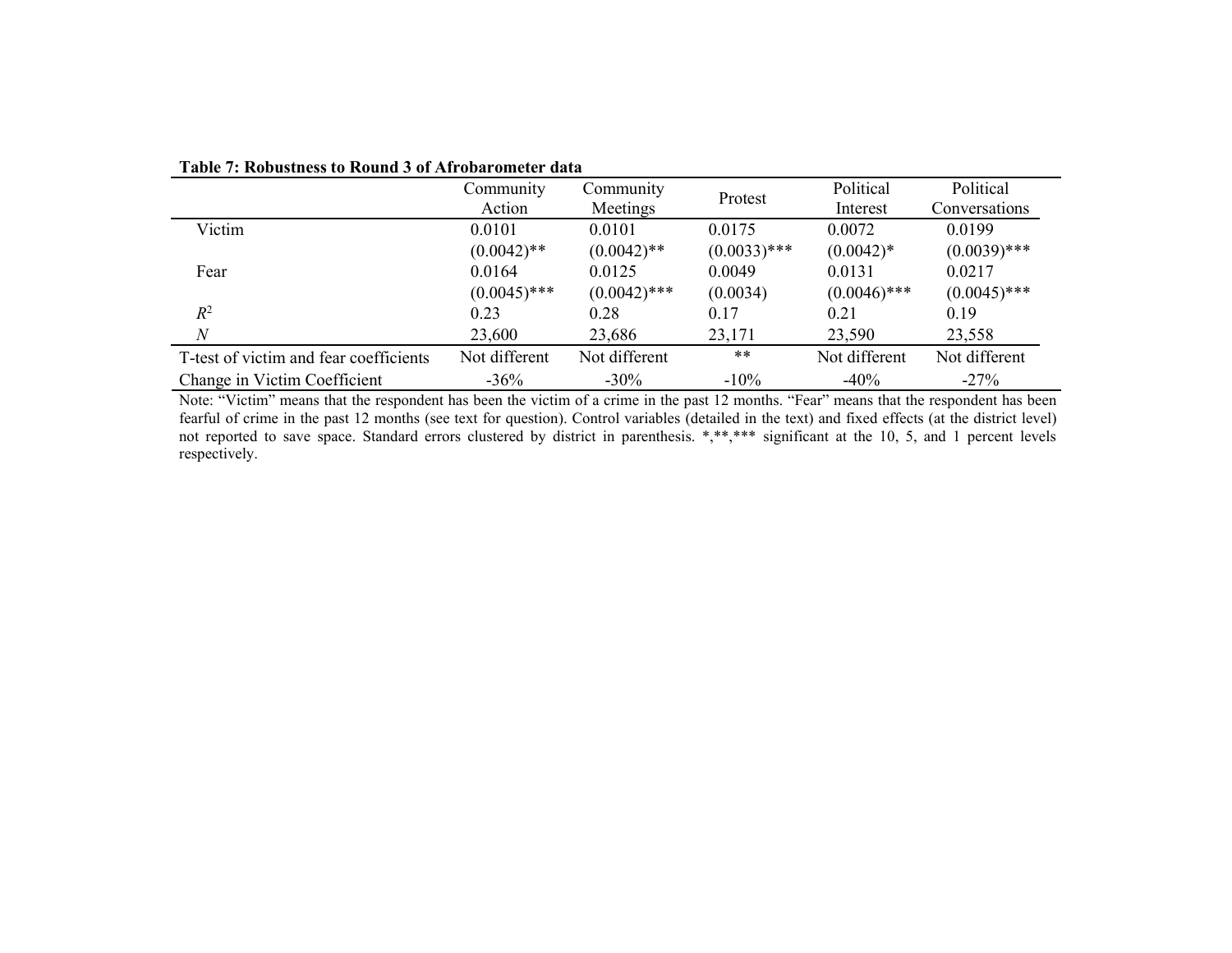|                       | Community      | Community      |                | Political      | Political      | Group          |
|-----------------------|----------------|----------------|----------------|----------------|----------------|----------------|
|                       | Action         | Meetings       | Protest        | Interest       | Conversations  | Leadership     |
| Victim                | 0.0223         | 0.0208         | 0.0299         | 0.0184         | 0.0227         | 0.0244         |
|                       | $(0.0037)$ *** | $(0.0036)$ *** | $(0.0028)$ *** | $(0.0041)$ *** | $(0.0036)$ *** | $(0.0034)$ *** |
| <b>Political Fear</b> | 0.004          | $-0.0047$      | 0.0041         | $-0.0094$      | $-0.0004$      | 0.009          |
|                       | (0.0038)       | (0.0038)       | (0.0031)       | $(0.0044)$ **  | (0.0035)       | $(0.0042)$ **  |
| $R^2$                 | 0.14           | 0.17           | 0.07           | 0.08           | 0.10           | 0.11           |
| $\,N$                 | 25,142         | 25,228         | 24,571         | 25,181         | 25,215         | 25,159         |
| Victim                | 0.0173         | 0.0172         | 0.0252         | 0.0143         | 0.0173         | 0.0225         |
|                       | $(0.0040)$ *** | $(0.0037)$ *** | $(0.0030)$ *** | $(0.0044)$ *** | $(0.0039)$ *** | $(0.0037)$ *** |
| Fear                  | 0.0133         | 0.0087         | 0.0124         | 0.0111         | 0.0142         | 0.0044         |
|                       | $(0.0041)$ *** | $(0.0038)$ **  | $(0.0032)$ *** | $(0.0044)$ **  | $(0.0039)$ *** | (0.0040)       |
| <b>Political Fear</b> | 0.0033         | $-0.005$       | 0.0033         | $-0.01$        | $-0.0013$      | 0.0086         |
|                       | (0.0038)       | (0.0038)       | (0.0031)       | $(0.0044)$ **  | (0.0035)       | $(0.0043)$ **  |
| $R^2$                 | 0.14           | 0.17           | 0.07           | 0.08           | 0.11           | 0.11           |
| $\boldsymbol{N}$      | 25,074         | 25,160         | 24,509         | 25,113         | 25,147         | 25,094         |

**Table 8: Robustness to Inclusion of Political Fear**

Note: "Victim" means that the respondent has been the victim of a crime in the past 12 months. "Fear" means that the respondent has been fearful of crime in the past 12 months (see text for question). "Political Fear" means that the respondent has been fearful of political violence or intimidation in the past 12 months (see text for question). Control variables (detailed in the text) and fixed effects (at the district level) not reported to save space. Standard errors clustered by district in parenthesis. \*,\*\*,\*\*\* significant at the 10, 5, and 1 percent levels respectively.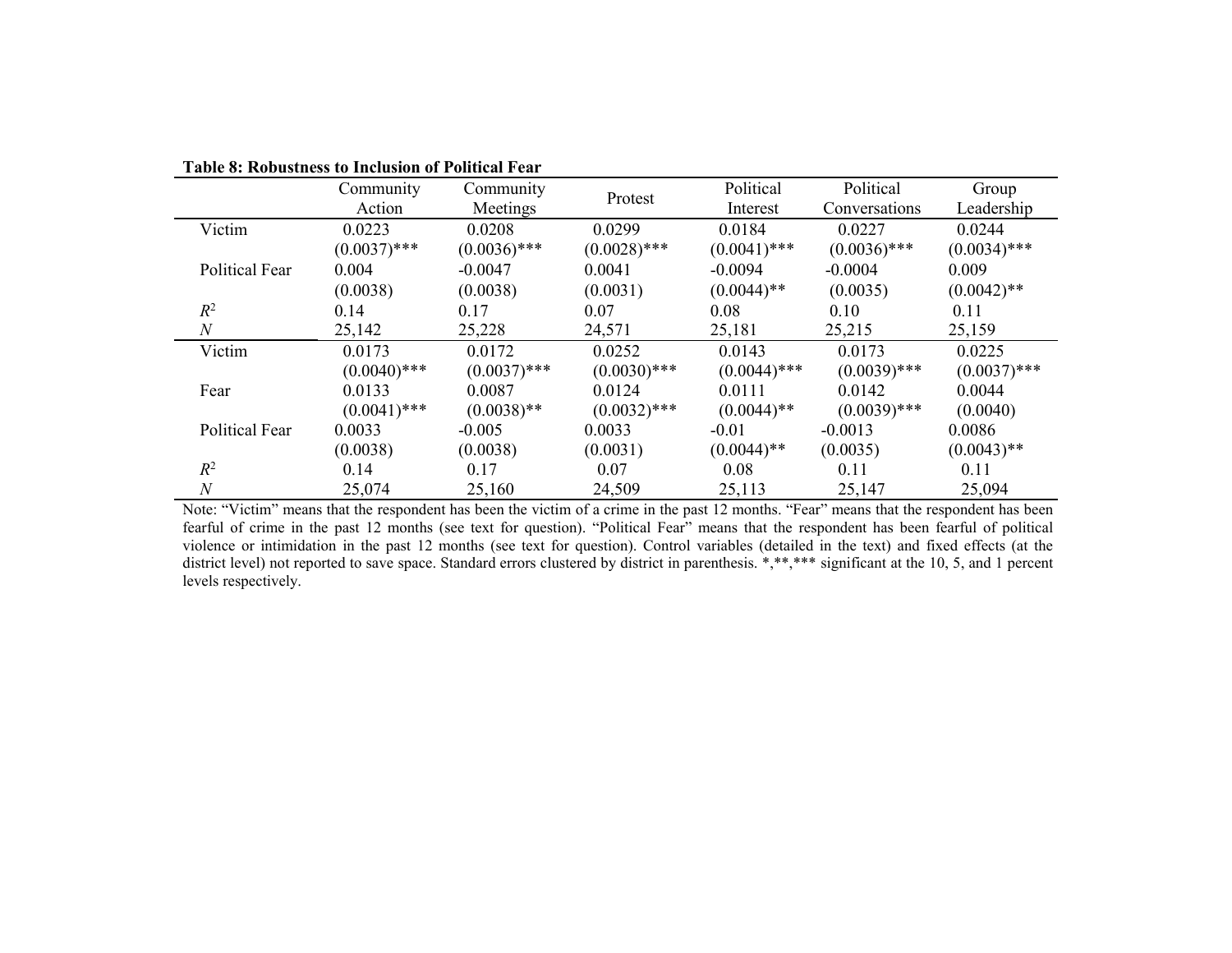|                   | Democracy      | Equality       | Rule of Law    | Democratic<br>Attitudes | Trust          |
|-------------------|----------------|----------------|----------------|-------------------------|----------------|
| Victim            | $-0.0788$      | $-0.0438$      | $-0.1068$      | $-0.0464$               | $-0.1249$      |
|                   | $(0.0216)$ *** | $(0.0166)$ *** | $(0.0172)$ *** | $(0.0186)$ **           | $(0.0191)$ *** |
| Fear              | 0.0914         | 0.0747         | 0.0409         | 0.0814                  | $-0.0045$      |
|                   | $(0.0220)$ *** | $(0.0183)$ *** | $(0.0184)$ **  | $(0.0203)$ ***          | (0.0208)       |
| $R^2$             | 0.25           | 0.20           | 0.21           | 0.22                    | 0.54           |
| $\mathcal{N}_{0}$ | 16,256         | 23,213         | 20,574         | 20,444                  | 10,142         |

**Table 9: Fear's Effect on Political Attitudes**

Note: "Victim" means that the respondent has been the victim of a crime in the past 12 months. "Fear" means that the respondent has been fearful of crime in the past 12 months (see text for question). Control variables (detailed in the text) and fixed effects (at the district level) not reported to save space. Standard errors clustered by district in parenthesis. \*,\*\*,\*\*\* significant at the 10, 5, and 1 percent levels respectively.